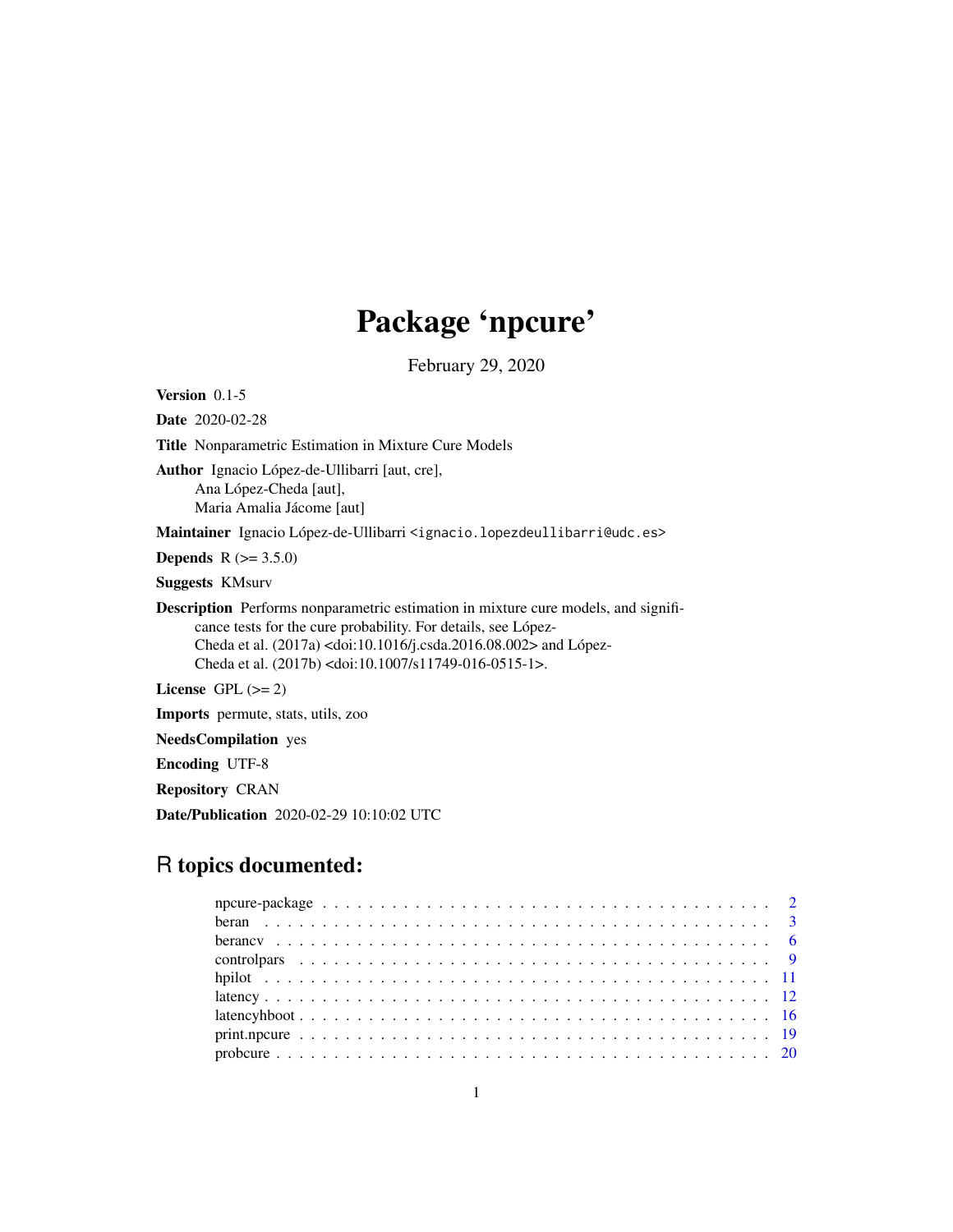# <span id="page-1-0"></span>2 npcure-package npcure-package

| Index |  |  |  |  |  |  |  |  |  |  |  |  |  |  |  |  |  |  | $\overline{33}$ |
|-------|--|--|--|--|--|--|--|--|--|--|--|--|--|--|--|--|--|--|-----------------|

npcure-package *Nonparametric Estimation in Mixture Cure Models*

# Description

Performs nonparametric estimation in mixture cure models, and significance tests for the cure probability. For details, see López-Cheda et al. (2017a) <doi:10.1016/j.csda.2016.08.002> and López-Cheda et al. (2017b) <doi:10.1007/s11749-016-0515-1>.

#### Details

Index of help topics:

| Compute Beran's Estimator of the Conditional    |
|-------------------------------------------------|
| Survival                                        |
| Compute the Cross-Validation Bandwidth for      |
| Beran's Estimator of the Conditional Survival   |
| Control Values for the Bootstrap or             |
| Cross-validation                                |
| Compute the Pilot Bandwidth for the             |
| Nonparametric Estimators of Cure Probability    |
| and Latency                                     |
| Compute Nonparametric Estimator of the          |
| Conditional Latency                             |
| Compute the Bootstrap Bandwidth for the         |
| Nonparametric Estimator of the Latency          |
| Nonparametric Estimation in Mixture Cure Models |
| Print Method for Objects of Class 'npcure'      |
| Compute Nonparametric Estimator of the          |
| Conditional Probability of Cure                 |
| Compute the Bootstrap Bandwidth for the         |
| Nonparametric Estimator of the Cure Probability |
| Summary Method for Objects of Class 'npcure'    |
| Covariate Significance Test of the Cure         |
| Probability                                     |
| Test of Maller-Zhou                             |
|                                                 |

# Author(s)

Ignacio López-de-Ullibarri [aut, cre], Ana López-Cheda [aut], Maria Amalia Jácome [aut]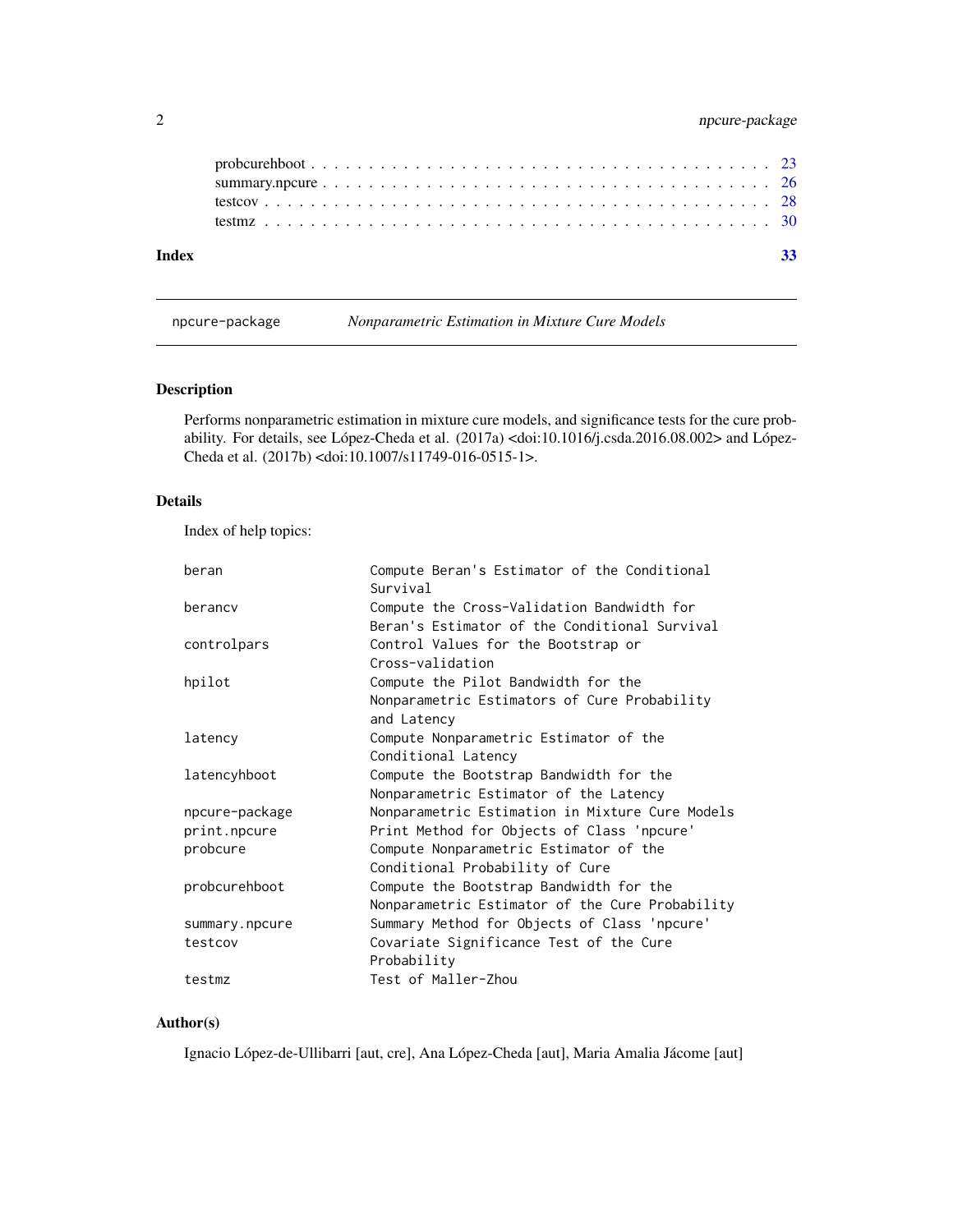#### <span id="page-2-0"></span>beran 3

# References

López-Cheda, A., Cao, R., Jácome, M. A., Van Keilegom, I. (2017). Nonparametric incidence estimation and bootstrap bandwidth selection in mixture cure models. Computational Statistics  $\&$ Data Analysis 105: 144–165. <https://doi.org/10.1016/j.csda.2016.08.002>.

López-Cheda, A., Jácome, M. A., Cao, R. (2017). Nonparametric latency estimation for mixture cure models. Test, 26: 353–376. <https://doi.org/10.1007/s11749-016-0515-1>.

<span id="page-2-1"></span>beran *Compute Beran's Estimator of the Conditional Survival*

#### Description

This function computes the Beran nonparametric estimator of the conditional survival function.

# Usage

```
bernan(x, t, d, dataset, x0, h, local = TRUE, testimate = NULL,conflevel = OL, cvbootpars = if (conflevel == 0.88 !missing(h)) NULL
else controlpars())
```
# Arguments

| $\times$  | If dataset is missing, a numeric object giving the covariate values. If dataset<br>is a data frame, it is interpreted as the name of the variable corresponding to the<br>covariate in the data frame.                                                                                    |
|-----------|-------------------------------------------------------------------------------------------------------------------------------------------------------------------------------------------------------------------------------------------------------------------------------------------|
| t         | If dataset is missing, a numeric object giving the observed times. If dataset<br>is a data frame, it is interpreted as the name of the variable corresponding to the<br>observed times in the data frame.                                                                                 |
| d         | If dataset is missing, an integer object giving the values of the uncensoring<br>indicator. Censored observations must be coded as 0, uncensored ones as 1. If<br>dataset is a data frame, it is interpreted as the name of the variable correspond-<br>ing to the uncensoring indicator. |
| dataset   | An optional data frame in which the variables named in x, t and d are inter-<br>preted. If it is missing, x, t and d must be objects of the workspace.                                                                                                                                    |
| x0        | A numeric vector of covariate values where the survival estimates will be com-<br>puted.                                                                                                                                                                                                  |
| h         | A numeric vector of bandwidths. If it is missing the default is to use the cross-<br>validation bandwidth computed by the berancy function.                                                                                                                                               |
| local     | A logical value, TRUE by default, specifying whether local or global bandwidths<br>are used.                                                                                                                                                                                              |
| testimate | A numeric vector specifying the times at which the survival is estimated. By<br>default it is NULL, and then the survival is estimated at the times given by t.                                                                                                                           |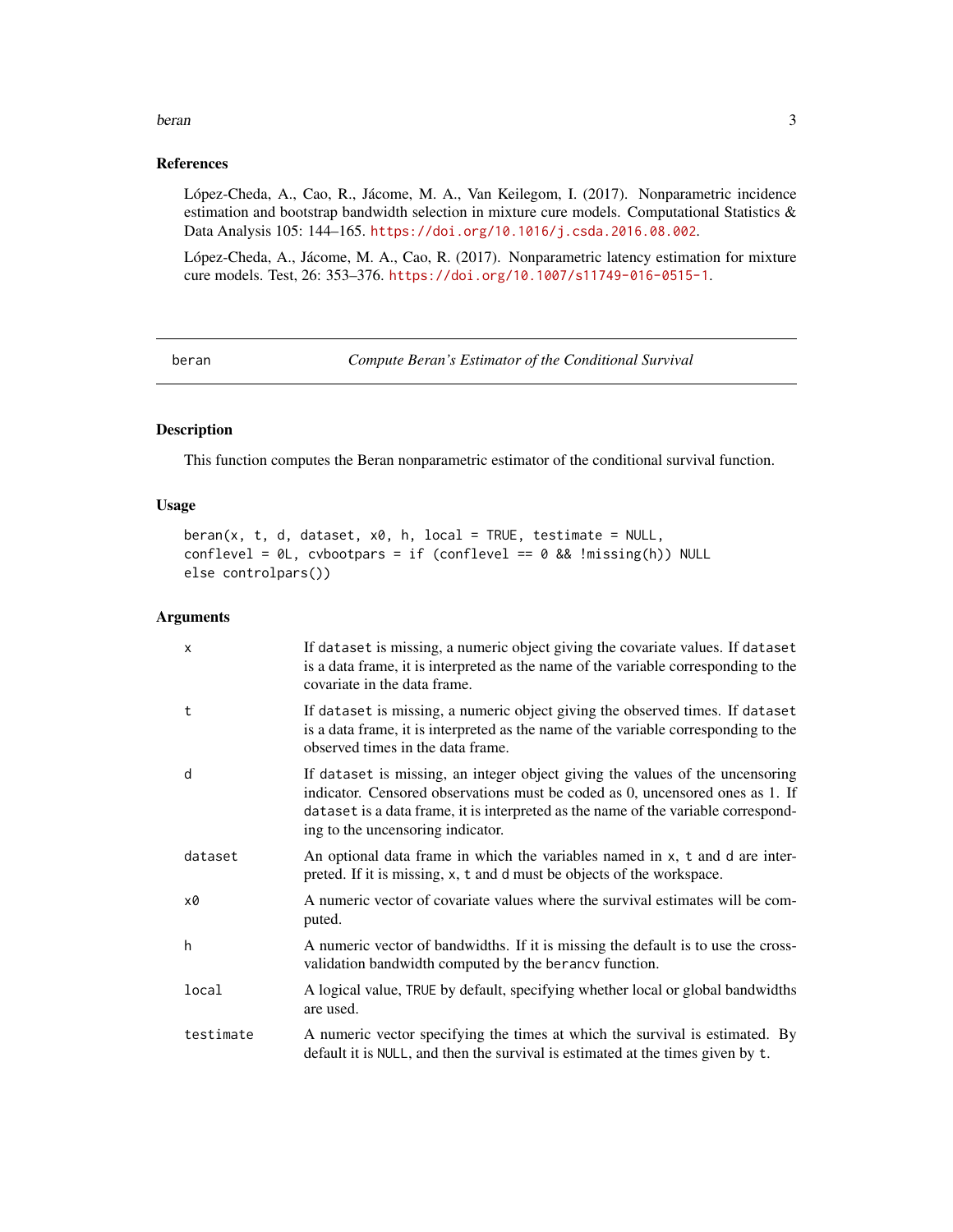| conflevel  | A value controlling whether bootstrap confidence intervals (CI) of the survival<br>are to be computed. With the default value, OL, the CIs are not computed. If a<br>numeric value between 0 and 1 is passed, it specifies the confidence level of the<br>CI <sub>s</sub> .                                                                                                                                                                                                                                                                                                                                         |
|------------|---------------------------------------------------------------------------------------------------------------------------------------------------------------------------------------------------------------------------------------------------------------------------------------------------------------------------------------------------------------------------------------------------------------------------------------------------------------------------------------------------------------------------------------------------------------------------------------------------------------------|
| cybootpars | A list of parameters controlling the bootstrap when computing the CIs of the<br>survival: B, the number of bootstrap resamples, and nnfrac, the fraction of the<br>sample size that determines the order of the nearest neighbor used for choosing a<br>pilot bandwidth. If h is missing the list of parameters is extended to be the same<br>used for computing the cross-validation bandwidth (see the help of berancy for<br>details). The default is the value returned by the control part function called<br>without arguments. In case the CIs are not computed and h is not missing the<br>default is NULL. |

# Details

This function computes the kernel type product-limit estimator of the conditional survival function  $S(t|x) = P(Y > t | X = x)$  under censoring, using the Nadaraya-Watson weights. The kernel used is the Epanechnikov. If the smoothing parameter  $h$  is not provided, then the cross-validation bandwidth selector in Geerdens et al. (2018) is used. The function is available only for one continuous covariate X.

#### Value

An object of S3 class 'npcure'. Formally, a list of components:

| type   | The constant string "survival".                                                                                                                                                                                                              |
|--------|----------------------------------------------------------------------------------------------------------------------------------------------------------------------------------------------------------------------------------------------|
| local  | The value of the local argument.                                                                                                                                                                                                             |
| h      | The value of the h argument, unless this is missing, in which case its value is<br>that of the cross-validation bandwidth.                                                                                                                   |
| x0     | The value of the x0 argument.                                                                                                                                                                                                                |
| testim | The numeric vector of time values where the survival function is estimated.                                                                                                                                                                  |
| S.     | A list whose components are the estimates of the survival function for each one<br>of the covariate values, i.e., those specified by the x0 argument. The survival<br>estimates are given at the times determined by the testimate argument. |

#### Author(s)

Ignacio López-de-Ullibarri [aut, cre], Ana López-Cheda [aut], Maria Amalia Jácome [aut]

#### References

Beran, R. (1981). Nonparametric regression with randomly censored survival data. Technical report, University of California, Berkeley.

Geerdens, C., Acar, E. F., Janssen, P. (2018). Conditional copula models for right-censored clustered event time data. Biostatistics, 19(2): 247-262. [https://doi.org/10.1093/biostatistics/](https://doi.org/10.1093/biostatistics/kxx034) [kxx034](https://doi.org/10.1093/biostatistics/kxx034).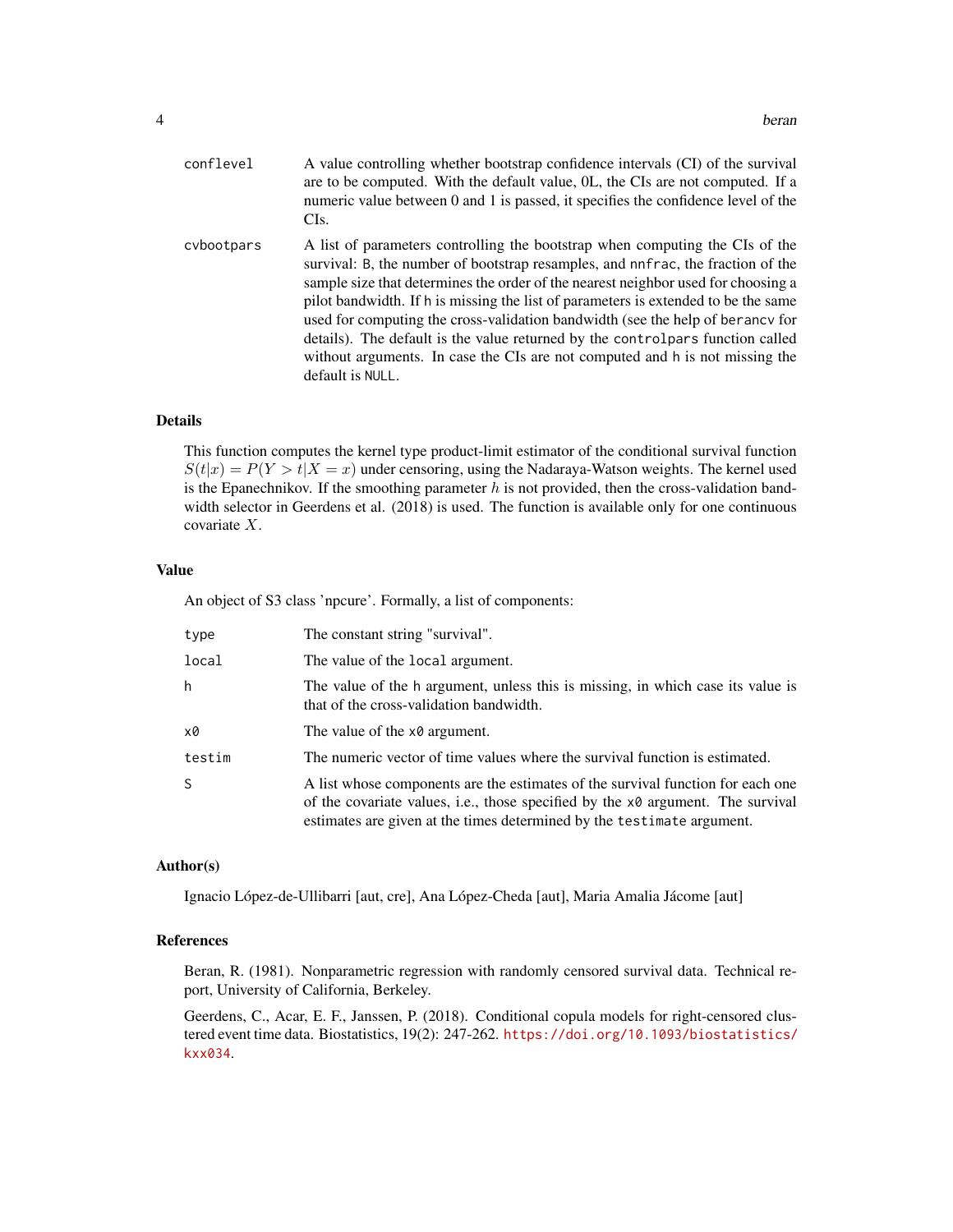<span id="page-4-0"></span>beran 5

#### See Also

[controlpars](#page-8-1), [berancv](#page-5-1)

```
## Some artificial data
set.seed(123)
n < -50x \le runif(n, -2, 2) ## Covariate values
y \le rweibull(n, shape = .5*(x + 4)) ## True lifetimes
c \leq -\text{rexp}(n) ## Censoring values
p \leq -\exp(2*x)/(1 + \exp(2*x)) ## Probability of being susceptible
u \leftarrow runif(n)t \le ifelse(u \le p, pmin(y, c), c) ## Observed times
d \le ifelse(u \le p, ifelse(y \le c, 1, 0), 0) ## Uncensoring indicator
data \leq data.frame(x = x, t = t, d = d)
## Survival estimates for covariate values 0, 0.5 using...
## ... (a) global bandwidths 0.3, 0.5, 1.
## By default, the estimates are computed at the observed times
x0 \leq -c(0, .5)S1 \le beran(x, t, d, data, x0 = x0, h = c(.3, .5, 1), local = FALSE)
## Plot predicted survival curves for covariate value 0.5
plot(S1$testim, S1$S$h0.3$x0.5, type = "s", xlab = "Time", ylab =
"Survival", ylim = c(\emptyset, 1))
lines(S1$testim, S1$S$h0.5$x0.5, type = "s", lty = 2)
lines(S1$testim, S1$S$h1$x0.5, type = "s", lty = 3)
## The true survival curve is plotted for reference
p0 <- exp(2*x0[2])/(1 + exp(2*x0[2]))
lines(S1$testim, 1 - p0 + p0*pweibull(S1$testim, shape = .5*(x0[2] + 4),
lower.tail = FALSE, col = 2)
legend("topright", c("Estimate, h = 0.3", "Estimate, h = 0.5","Estimate, h = 1", "True"), lty = c(1:3, 1), col = c(rep(1, 3), 2)## As before, but with estimates computed at fixed times 0.1, 0.2,...,1
S2 \leq beran(x, t, d, data, x0 = x0, h = c(.3, .5, 1), local = FALSE,
testimate = .1*(1:10)## ... (b) local bandwidths 0.3, 0.5.
## Note that the length of the covariate vector x0 and the bandwidth h
## must be the same.
S3 \le beran(x, t, d, data, x0 = x0, h = c(.3, .5), local = TRUE)
## ... (c) the cross-validation (CV) bandwidth selector (the default
## when the bandwidth argument is not provided).
## The CV bandwidth is searched in a grid of 150 bandwidths (hl = 150)
## between 0.2 and 2 times the standardized interquartile range
## of the covariate values (hbound = c(.2, 2)).
## 95% confidence intervals are also given.
S4 \le beran(x, t, d, data, x0 = x0, conflevel = .95, cvbootpars =
controlpars(h1 = 150, hbound = c(.2, 2)))
```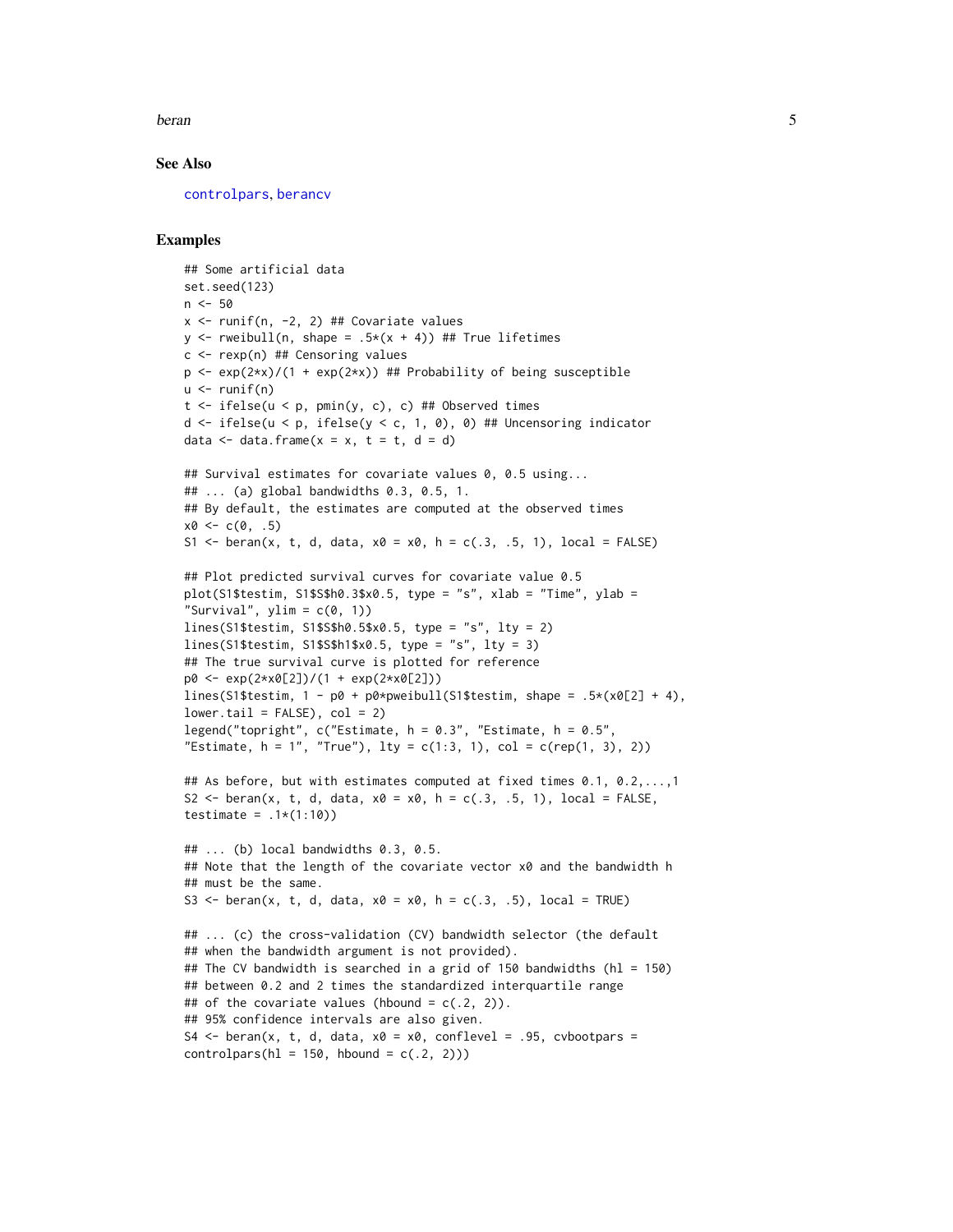```
## Plot of predicted survival curve and confidence intervals for
## covariate value 0.5
plot(S4$testim, S4$S$x0.5, type = "s", xlab = "Time", ylab = "Survival",
ylim = c(0, 1)lines(S4$testim, S4$conf$x0.5$lower, type = "s", lty = 2)
lines(S4$testim, S4$conf$x0.5$upper, type = "s", lty = 2)
lines(S4$testim, 1 - p0 + p0 * pweibull(S4$testim, shape = .5*(x0[2] +
4), lower.tail = FALSE, col = 2)
legend("topright", c("Estimate with CV bandwidth", "95% CI limits",
"True"), lty = c(1, 2, 1), col = c(1, 1, 2)## Example with the dataset 'bmt' in the 'KMsurv' package
## to study the survival of patients aged 25 and 40.
data("bmt", package = "KMsurv")
```

```
x0 <- c(25, 40)
S <- beran(z1, t2, d3, bmt, x0 = x0, conflevel = .95)
## Plot of predicted survival curves and confidence intervals
plot(S$testim, S$S$x25, type = "s", xlab = "Time", ylab = "Survival",
ylim = c(0, 1)lines(S$testim, S$conf$x25$lower, type = "s", lty = 2)
lines(S$testim, S$conf$x25$upper, type = "s", lty = 2)
lines(S$testim, S$S$x40, type = "s", lty = 1, col = 2)
lines(S$testim, S$conf$x40$lower, type = "s", lty = 2, col = 2)
lines(S$testim, S$conf$x40$upper, type = "s", lty = 2, col = 2)
legend("topright", c("Age 25: Estimate", "Age 25: 95% CI limits",
"Age 40: Estimate", "Age 40: 95% CI limits"), lty = 1:2,
col = c(1, 1, 2, 2)
```
<span id="page-5-1"></span>berancv *Compute the Cross-Validation Bandwidth for Beran's Estimator of the Conditional Survival*

#### Description

This function computes the cross-validation bandwidth for Beran's estimator of the conditional survival function.

#### Usage

```
\frac{1}{2} berancv(x, t, d, dataset, x0, cvpars = controlpars())
```
#### Arguments

x If dataset is missing, a numeric object giving the covariate values. If dataset is a data frame, it is interpreted as the name of the variable corresponding to the covariate in the data frame.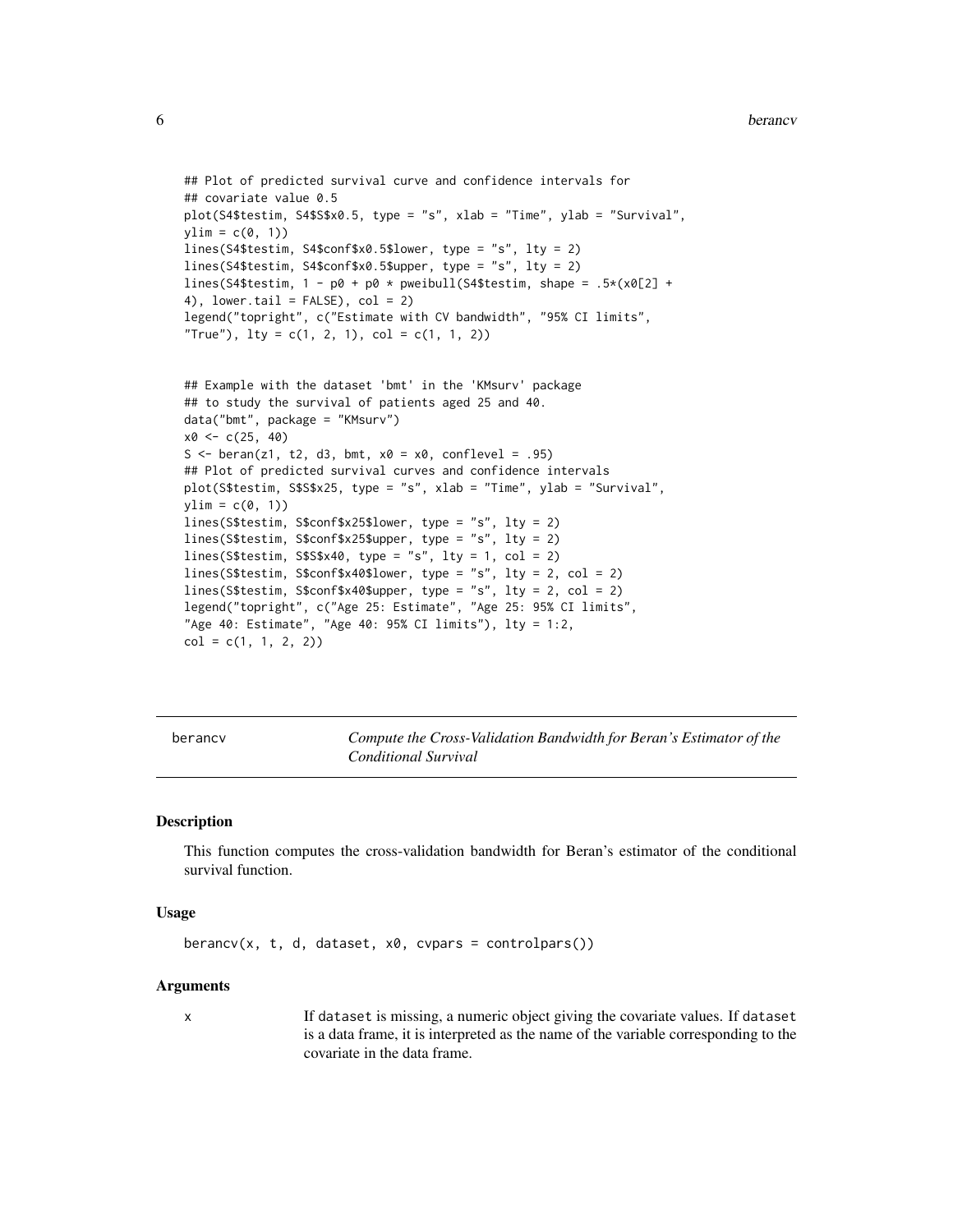#### berancv 7

| t       | If dataset is missing, a numeric object giving the observed times. If dataset<br>is a data frame, it is interpreted as the name of the variable corresponding to the<br>observed times in the data frame.                                                                                                   |
|---------|-------------------------------------------------------------------------------------------------------------------------------------------------------------------------------------------------------------------------------------------------------------------------------------------------------------|
| d       | If dataset is missing, an integer object giving the values of the uncensoring<br>indicator. Censored observations must be coded as 0, uncensored ones as 1. If<br>dataset is a data frame, it is interpreted as the name of the variable correspond-<br>ing to the uncensoring indicator in the data frame. |
| dataset | An optional data frame in which the variables named in x, t and indicator<br>are interpreted. If it is missing, x, t and indicator must be objects of the<br>workspace.                                                                                                                                     |
| x0      | A numeric vector of covariate values where the local cross-validation bandwidth<br>will be computed.                                                                                                                                                                                                        |
| cypars  | A list of parameters controlling the process of bandwidth selection. The default<br>is the value returned by the control part function called without arguments.<br>See the help for controlpars for details.                                                                                               |

#### Details

The cross-validation (CV) bandwidth is taken as the largest local minimizer of the leave-one-out cross-validated criterion in Geerdens et al. (2018). Let  $F^{(-i)}(t|x_i)$ ,  $i = 1, ..., n$  be the Beran estimator obtained using the data points  $(x_j, t_j, d_j)$ ,  $j = 1, \ldots, i - 1, i + 1, \ldots, n$ . For the CV criterion, the differences  $I(t_i \leq t_j) - F^{(-i)}(t_j | x_i)$  are computed only for the so-called 'useful pairs' of observed times  $(t_i, t_j)$ . A pair  $(T_i, T_j)$  is useful if the value of the indicator  $I(T_i \leq T_j)$ gives an unambiguous correct value for the indicator  $I(Y_i \leq Y_j)$  which contains the corresponding true (possibly unknown) event times, see Geerdens et al. (2018) for details. Gannoun et al. (2007) apply a similar criterion to perform bandwidth selection for the Beran estimator, but they consider only the pairs of true (uncensored) event times. Note that the inclusion of useful pairs of observed times would be especially advantageous if the censoring rate is high.

#### Value

An object of S3 class 'npcure'. Formally, a list of components:

| type  | The constant character string c("Cross-validation bandwidth", "survival"). |
|-------|----------------------------------------------------------------------------|
| x0    | Grid of covariate values.                                                  |
| h     | Selected local cross-validation bandwidths.                                |
| hgrid | Grid of bandwidths used (optional).                                        |

#### Author(s)

Ignacio López-de-Ullibarri [aut, cre], Ana López-Cheda [aut], Maria Amalia Jácome [aut]

# References

Gannoun, A., Saracco, J., Yu, K. (2007). Comparison of kernel estimators of conditional distribution function and quantile regression under censoring. Statistical Modeling, 7: 329-344. [https:](https://doi.org/10.1177/1471082X0700700404) [//doi.org/10.1177/1471082X0700700404](https://doi.org/10.1177/1471082X0700700404).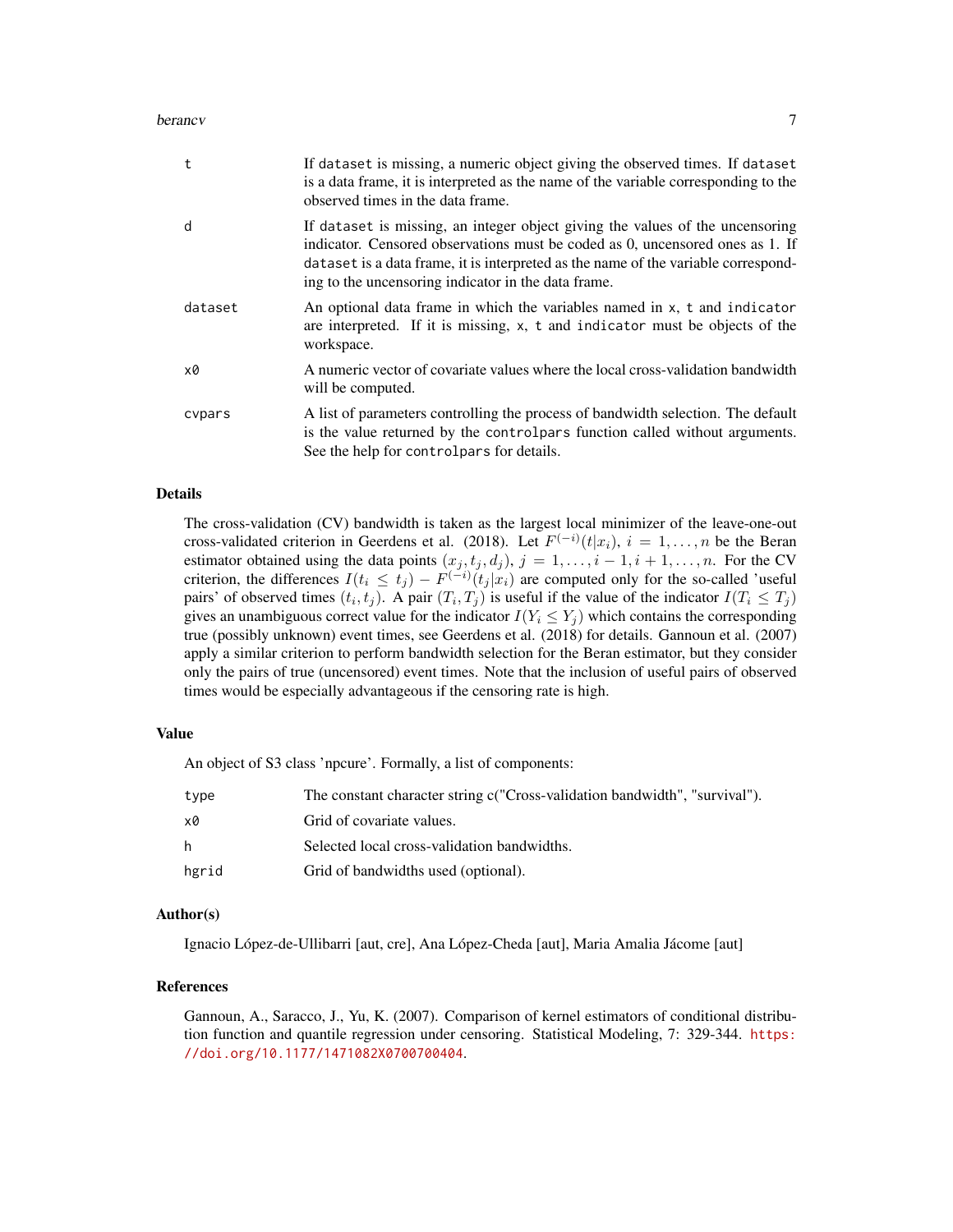<span id="page-7-0"></span>Geerdens, C., Acar, E. F., Janssen, P. (2018). Conditional copula models for right-censored clustered event time data. Biostatistics, 19(2): 247-262. [https://doi.org/10.1093/biostatistics/](https://doi.org/10.1093/biostatistics/kxx034) [kxx034](https://doi.org/10.1093/biostatistics/kxx034).

# See Also

[beran](#page-2-1), [controlpars](#page-8-1), [hpilot](#page-10-1)

```
## Some artificial data
set.seed(123)
n < -50x \le runif(n, -2, 2) ## Covariate values
y \le - rweibull(n, shape = .5*(x + 4)) ## True lifetimes
c \leq -\text{resp}(n) ## Censoring values
p \leq -\exp(2*x)/(1 + \exp(2*x)) ## Probability of being susceptible
u \leftarrow runif(n)t \le ifelse(u \le p, pmin(y, c), c) ## Observed times
d <- ifelse(u \le p, ifelse(y \le c, 1, 0), 0) ## Uncensoring indicator
data \leq data.frame(x = x, t = t, d = d)
## Computation of cross-validation (CV) local bandwidth for Beran's
## estimator of survival for covariate values 0, 1, ...
#### ... with the default control parameters (passed through 'cvpars')
x0 \leq -c(0, 1)hcv \langle -\rangle berancv(x, t, d, data, x0 = x0)
#### ... changing the default 'cvpars' by calling the 'controlpars()'
#### function:
#### (a) the CV local bandwidth is searched in a grid of 150 bandwidths
#### ('hl = 150') between 0.2 and 4 times the standardized interquartile
#### range of the covariate values of x ('hbound = c(.2, 4'))#### (b) all the grid bandwidths are saved ('hsave = TRUE')
hcv \le berancv(x, t, d, data, x0 = x0, cvpars = controlpars(hbound =
c(.2, 4), h1 = 150, hsave = TRUE)## Survival estimates for covariate values 0, 1, with CV local bandwidth
S1 \leq beran(x, t, d, data, x0 = x0, h = hcv$h)
## Plot predicted survival curves for covariate values 0, 1
plot (S1$testim, S1$S$x0, type = "s", xlab = "Time", ylab = "Survival",
ylim = c(0, 1)lines(S1$testim, S1$S$x1, type = "s", lty = 2)
## The survival curves are displayed for reference
p0 <- exp(2*x0)/(1 + exp(2*x0))
lines(S1$testim, 1 - p0[1] + p0[1]*pweibull(S1$testim, shape = .5*(x0[1]
+ 4), lower.tail = FALSE), col = 2)
lines(S1$testim, 1 - p0[2] + p0[2]*pweibull(S1$testim, shape = .5*(x0[2]
+ 4), lower.tail = FALSE), lty = 2, col = 2)
legend("topright", c("Estimate, x = 0", "True, x = 0",
"Estimate, x = 1", "True, x = 1"), lty = c(1, 1, 2, 2), col = 1:2)
```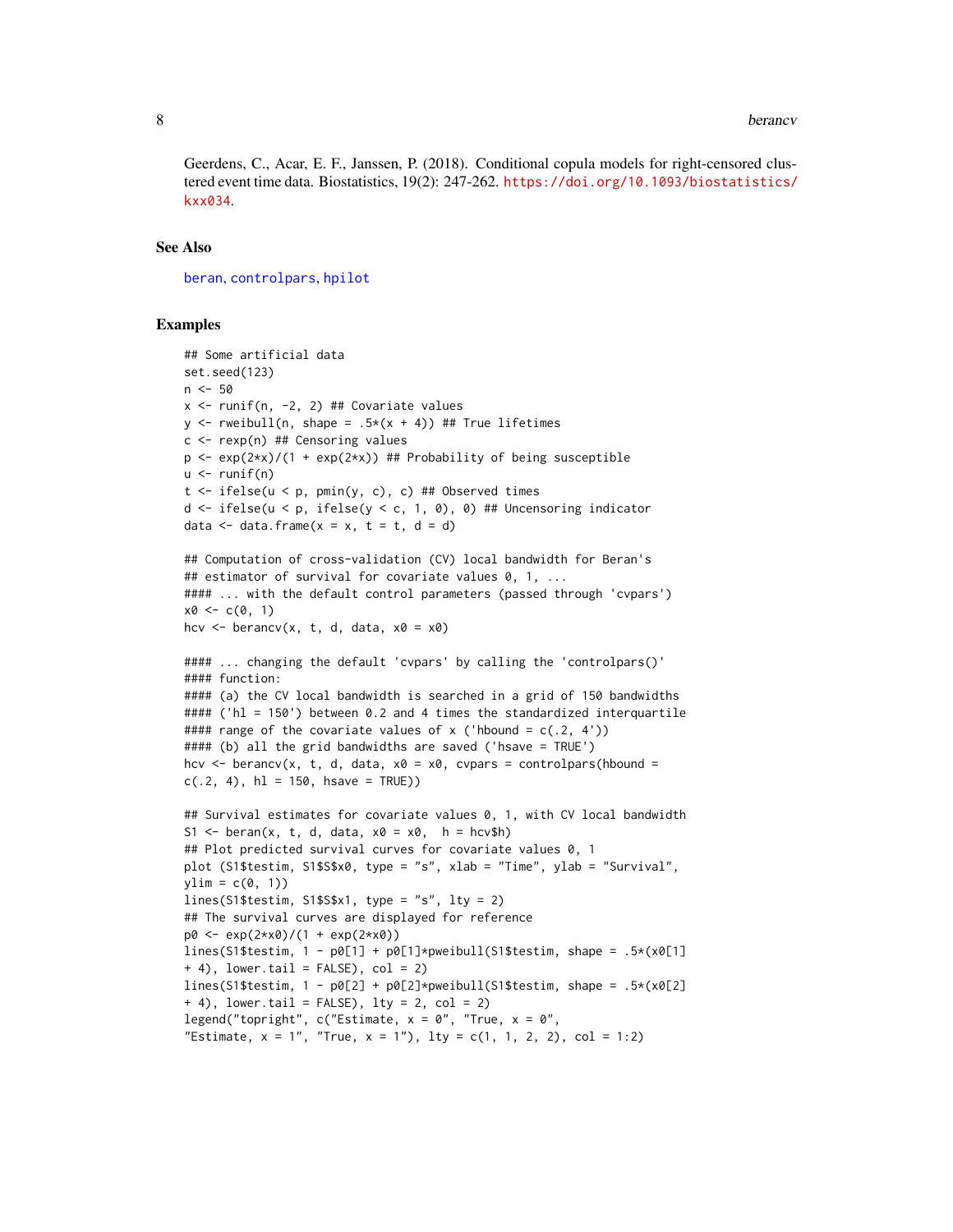# <span id="page-8-0"></span>controlpars 9

```
## Example with the dataset 'bmt' of the 'KMsurv' package to study the
## survival of patients aged 25 and 40.
data("bmt", package = "KMsurv")
x0 \leq -c(25, 40)hcv <- berancv(z1, t2, d3, bmt, x0 = x0, cvpars = controlpars(hbound =
c(.2, 4), h1 = 150, hsave = TRUE)S <- beran(z1, t2, d3, bmt, x0 = x0, h = hcv$h, conflevel = .95)
## Plot of predicted survival curves and confidence intervals
plot(S$testim, S$S$x25, type = "s", xlab = "Time", ylab = "Survival",
ylim = c(0, 1)lines(S$testim, S$conf$x25$lower, type = "s", lty = 2)
lines(S$testim, S$conf$x25$upper, type = "s", lty = 2)
lines(S$testim, S$S$x40, type = "s", lty = 1, col = 2)
lines(S$testim, S$conf$x40$lower, type = "s", lty = 2, col = 2)
lines(S$testim, S$conf$x40$upper, type = "s", lty = 2, col = 2)
legend("topright", c("Age 25: Estimate", "Age 25: 95% CI limits",
"Age 40: Estimate", "Age 40: 95% CI limits"), lty = 1:2,
col = c(1, 1, 2, 2)
```
<span id="page-8-1"></span>controlpars *Control Values for the Bootstrap or Cross-validation*

#### Description

This function returns a list of values for the control parameters of the functions of the package that use the bootstrap or cross-validation.

#### Usage

```
controlpars(B = 999L, hbound = c(0.1, 3), hl = 100L, hsave =
FALSE, nnfrac = 0.25, fpilot = NULL, qt = 0.75, hsmooth = 1L, ...)
```
# **Arguments**

| B      | An integer giving the number of bootstrap resamples.                                                                                                                                                                                |
|--------|-------------------------------------------------------------------------------------------------------------------------------------------------------------------------------------------------------------------------------------|
| hbound | A numeric vector of length 2 specifying the minimum (default, 0.1) and maxi-<br>mum (default, 3), respectively, of the initial grid of bandwidths as a multiple of<br>the standardized interquartile range of the covariate values. |
| h1     | A numeric value giving the length of the initial grid of bandwidths. The default<br>is 100.                                                                                                                                         |
| hsave  | A logical value specifying if the grids of bandwidths must be saved as a com-<br>ponent of the list returned by the berancy, latencyboot and probcurehboot<br>functions. The default is FALSE.                                      |
| nnfrac | A numeric value giving the fraction of the sample size that determines the order<br>of the nearest neighbor used when choosing the pilot bandwidth. The default is<br>0.25.                                                         |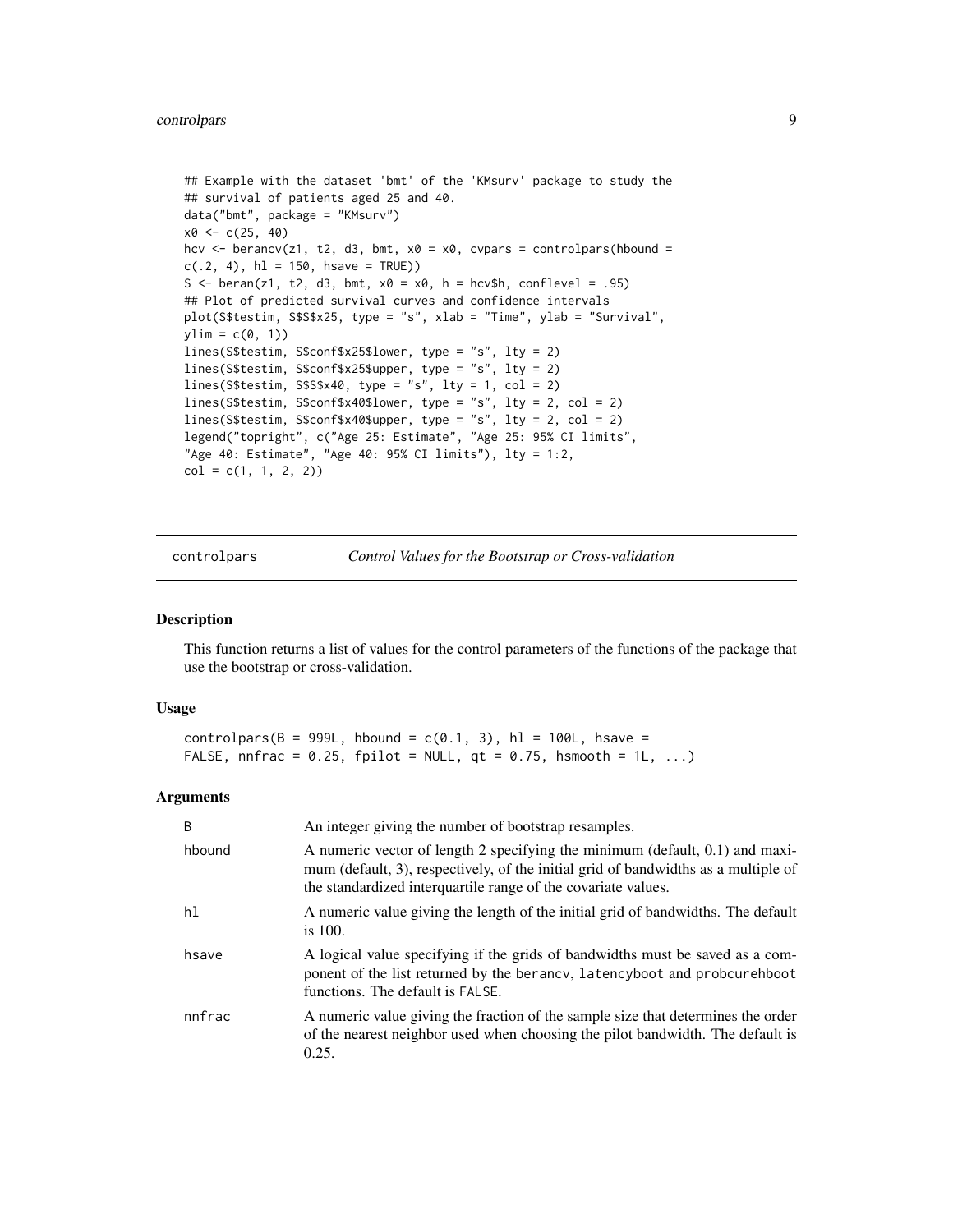<span id="page-9-0"></span>

| fpilot  | A function name or NULL. If NULL, the default, the higher function is used for<br>computing a pilot bandwidth in case that one is needed. If not NULL, it must be<br>the name of a user-defined function (given as a function name or as a character<br>string). This function must necessarily have an argument x0, playing the same<br>role than in hpilot, and must return a value of the same length than x0. If<br>fpilot has more arguments, they are passed through the  argument (see<br>below). |
|---------|----------------------------------------------------------------------------------------------------------------------------------------------------------------------------------------------------------------------------------------------------------------------------------------------------------------------------------------------------------------------------------------------------------------------------------------------------------------------------------------------------------|
| qt      | In bandwidth selection for the latency estimator (see latencyhboot), a numeric<br>value specifiying the order of a quantile of the observed times. It determines the<br>right boundary of the integration interval in the computation of the ISE (the left<br>boundary is $0$ ). The default is $0.75$ (third quartile).                                                                                                                                                                                 |
| hsmooth | An integer. Its value controls whether the bandwidths selected by the latencyhboot<br>and probcurehboot and berancy function should be smoothed, and, if so, the<br>degree of smoothing. The smoothing consists in computing a centered mov-<br>ing average of the unsmoothed vector of bandwidths returned by default by<br>latencyhboot and probcurehboot. The value of hsmooth is the number of<br>terms used to compute the average. The default is 1L, which means that no<br>smoothing is done.    |
| .       | Arguments of fpilot, if fpilot is not NULL.                                                                                                                                                                                                                                                                                                                                                                                                                                                              |

#### Details

The output of controlpars is a list of control parameters required by the package functions which use the bootstrap or cross-validation. This is mainly the case of the berancv function, which computes a cross-validation bandwidth for Beran's estimator of survival, and of the latencyhboot and probcurehboot functions, which compute the bootstrap bandwidth selectors of the estimators of the latency and the probability of cure, respectively. Since these functions are indirectly called by, respectively, the beran, latency and probcure functions when their h argument is missing, the output of controlpars is also the expected (and default) way of passing to them the parameters for bandwidth selection.

Additionally, controlpars is used by beran, latency and probcure to set the number of bootstrap resamples and the value of nnfrac (see above) when confidence intervals are computed. The testcov function also uses it for setting the number of bootstrap resamples.

#### Value

A list whose components are the arguments of the function, their defaults being replaced with the values the function was called with.

#### Author(s)

Ignacio López-de-Ullibarri [aut, cre], Ana López-Cheda [aut], Maria Amalia Jácome [aut]

# See Also

[beran](#page-2-1),[berancv](#page-5-1), [hpilot](#page-10-1), [latency](#page-11-1), [latencyhboot](#page-15-1), [probcure](#page-19-1), [probcurehboot](#page-22-1),[testcov](#page-27-1)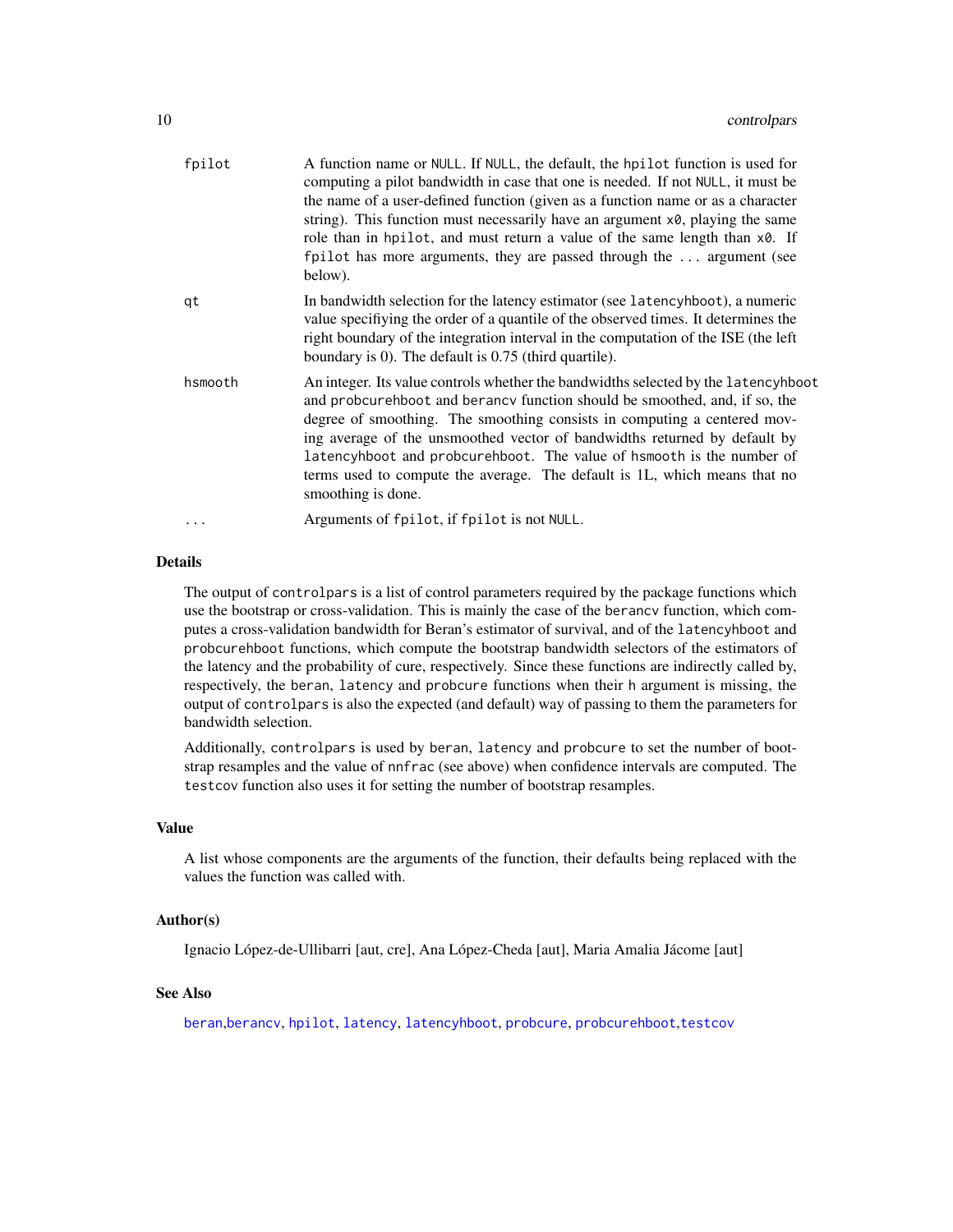<span id="page-10-1"></span><span id="page-10-0"></span>hpilot *Compute the Pilot Bandwidth for the Nonparametric Estimators of Cure Probability and Latency*

#### Description

This function computes local pilot bandwidths for the nonparametric estimators of the probability of cure and the latency function.

#### Usage

hpilot(x,  $x0$ , nnfrac = 0.25)

#### Arguments

| X.     | A numeric vector of observed covariate values.                                                                                                                                         |
|--------|----------------------------------------------------------------------------------------------------------------------------------------------------------------------------------------|
| x0     | A numeric vector specifying a grid of covariate values.                                                                                                                                |
| nnfrac | A numeric value giving the fraction of the sample size that determines the or-<br>der of the nearest neighbor. This is taken as $floor(length(x)*nnfrac)$ . The<br>default is $0.25$ . |

#### Details

The function computes a data-driven local pilot bandwidth, required for the bootstrap bandwidth selector of the nonparametric estimators of the cure rate and latency functions. Simulations in López-Cheda et al. (2017) show that the choice of pilot bandwidth has small effect on the bootstrap bandwidth. This pilot bandwidth only depends on the sample size and the distribution of the covariate x (see López-Cheda, 2018):

$$
g(x0) = 0.5(d_k^+(x0) + d_k^-(x0))(100/n)^{1/9}
$$

where  $d_k^+(x_0)$  and  $d_k^-(x_0)$  are the distances from  $x_0$  to the k-th nearest neighbor on the right and the left, respectively, and  $k$  is a suitable integer depending on the sample size  $n$ . If there are not at least k neighbors on the right or on the left, we use  $d_k^+(x_0) = d_k^-(x_0)$ . The default value of k is  $n/4$ . The order  $n^{-1/9}$  satisfies the conditions in Theorem 1 of Li and Datta (2001) and coincides with the order obtained by Cao and González-Manteiga (1993) for the uncensored case.

# Value

A numeric vector of local pilot bandwidths corresponding to each one of the values of the grid of covariate values given by x0.

# Author(s)

Ignacio López-de-Ullibarri [aut, cre], Ana López-Cheda [aut], Maria Amalia Jácome [aut]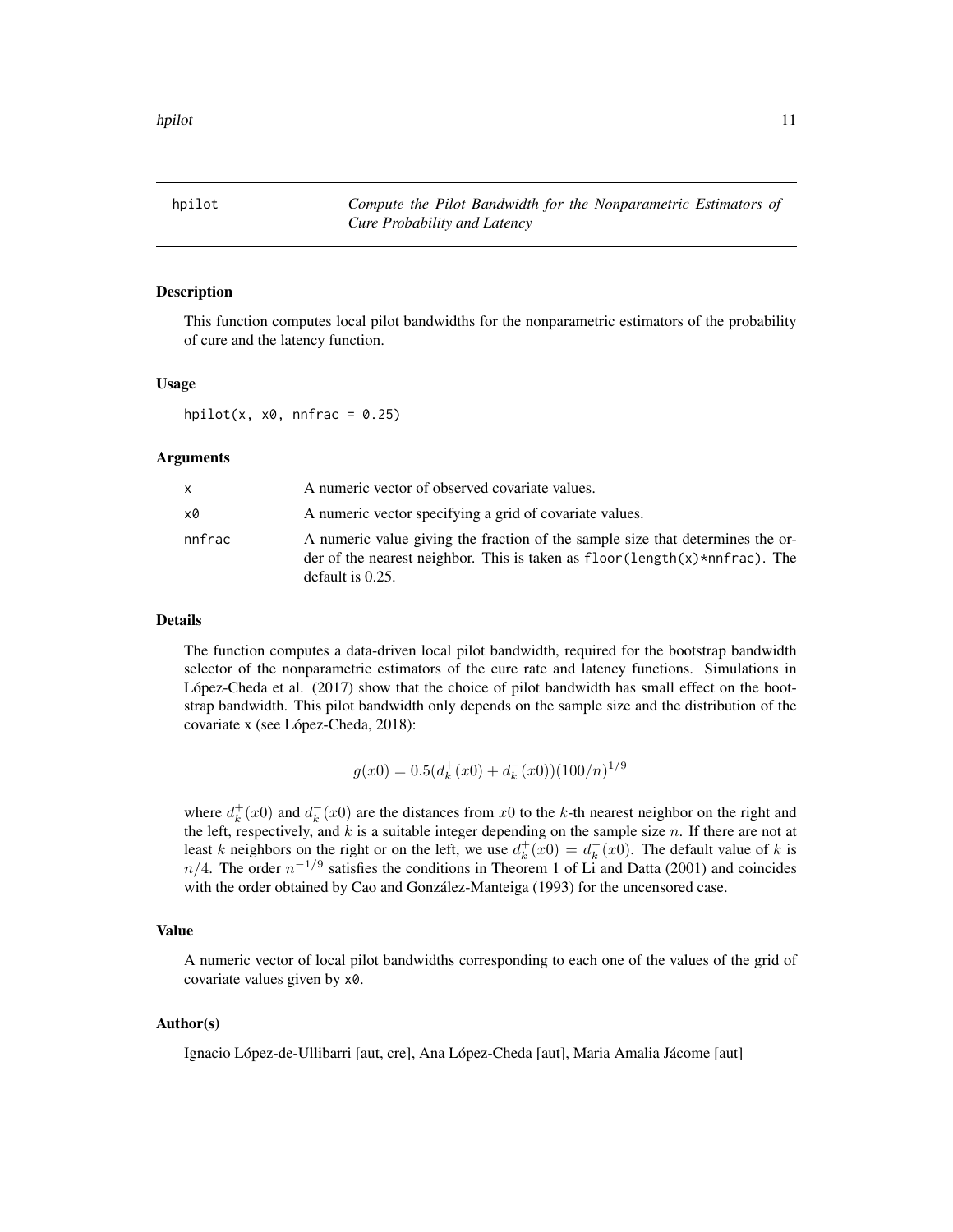#### <span id="page-11-0"></span>References

Cao R., González-Manteiga W. (1993). Bootstrap methods in regression smoothing. Journal of Nonparametric Statistics, 2: 379-388. <https://doi.org/10.1080/10485259308832566>.

Li, G., Datta, S. (2001). A bootstrap approach to nonparametric regression for right censored data. Annals of the Institute of Statistical Mathematics, 53(4): 708-729. [https://doi.org/10.1023/A:](https://doi.org/10.1023/A:1014644700806) [1014644700806](https://doi.org/10.1023/A:1014644700806).

López-Cheda A. (2018). *Nonparametric Inference in Mixture Cure Models*. PhD dissertation, Universidade da Coruña. Spain.

López-Cheda, A., Cao, R., Jácome, M. A., Van Keilegom, I. (2017). Nonparametric incidence estimation and bootstrap bandwidth selection in mixture cure models. Computational Statistics  $\&$ Data Analysis, 105: 144–165. <https://doi.org/10.1016/j.csda.2016.08.002>.

López-Cheda, A., Jácome, M. A., Cao, R. (2017). Nonparametric latency estimation for mixture cure models. TEST, 26: 353–376. <https://doi.org/10.1007/s11749-016-0515-1>.

#### See Also

[controlpars](#page-8-1), [latencyhboot](#page-15-1), [probcurehboot](#page-22-1)

# Examples

```
## Some artificial data
set.seed(123)
n < -50x \le runif(n, -2, 2) ## Covariate values
y \le rweibull(n, shape = .5*(x + 4)) ## True lifetimes
c \leq -\text{resp}(n) ## Censoring values
p \leq -\exp(2*x)/(1 + \exp(2*x)) ## Probability of being susceptible
u \leftarrow runif(n)t \le ifelse(u \le p, pmin(y, c), c) ## Observed times
d <- ifelse(u < p, ifelse(y < c, 1, 0), 0) ## Uncensoring indicator
data \leq data.frame(x = x, t = t, d = d)
## Computing pilot bandwidths for covariate values -1, -0.8, ..., 1
## by taking the 5-th nearest neighbor
hpilot(data$x, x0 = \text{seq}(-1, 1, \text{ by } = .2), nnfrac = .05)
```
<span id="page-11-1"></span>latency *Compute Nonparametric Estimator of the Conditional Latency*

# **Description**

This function computes the nonparametric estimator of the conditional latency function proposed by López-Cheda et al. (2017).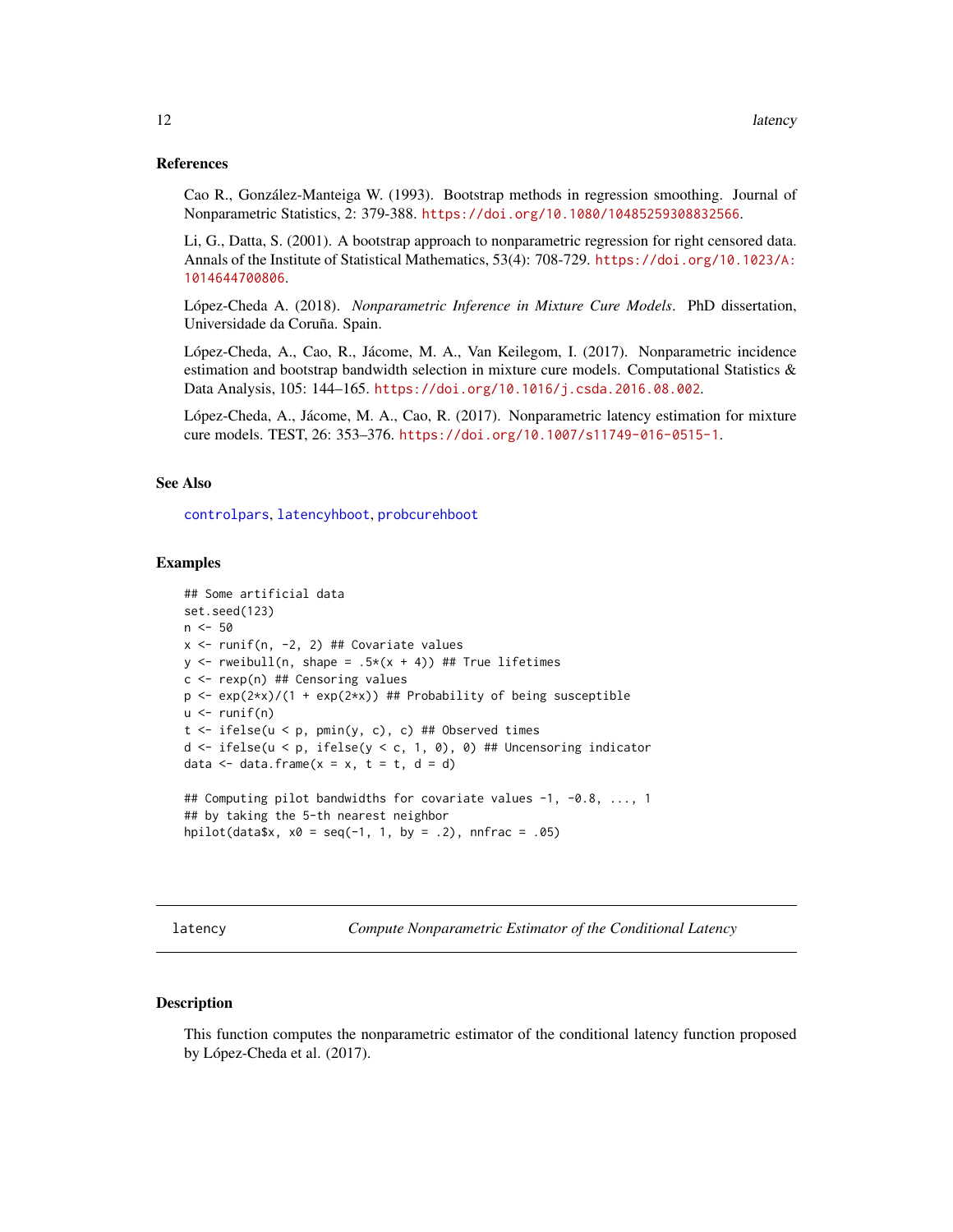#### latency and the state of the state of the state of the state of the state of the state of the state of the state of the state of the state of the state of the state of the state of the state of the state of the state of th

# Usage

```
latency(x, t, d, dataset, x0, h, local = TRUE, testimate = NULL,conflevel = OL, bootpars = if (conflevel == 0 && !missing(h)) NULL else
controlpars())
```
# Arguments

| X         | If dataset is missing, a numeric object giving the covariate values. If dataset<br>is a data frame, it is interpreted as the name of the variable corresponding to the<br>covariate in the data frame.                                                                                                                                                                                                                                                                                                                                                                                                          |
|-----------|-----------------------------------------------------------------------------------------------------------------------------------------------------------------------------------------------------------------------------------------------------------------------------------------------------------------------------------------------------------------------------------------------------------------------------------------------------------------------------------------------------------------------------------------------------------------------------------------------------------------|
| t         | If dataset is missing, a numeric object giving the observed times. If dataset<br>is a data frame, it is interpreted as the name of the variable corresponding to the<br>observed times in the data frame.                                                                                                                                                                                                                                                                                                                                                                                                       |
| d         | If dataset is missing, an integer object giving the values of the uncensoring<br>indicator. Censored observations must be coded as 0, uncensored ones as 1.<br>Ifdataset is a data frame, it is interpreted as the name of the variable corre-<br>sponding to the uncensoring indicator.                                                                                                                                                                                                                                                                                                                        |
| dataset   | An optional data frame in which the variables named in x, t and d are inter-<br>preted. If it is missing, x, t and d must be objects of the workspace.                                                                                                                                                                                                                                                                                                                                                                                                                                                          |
| x0        | A numeric vector of covariate values where the latency estimates will be com-<br>puted.                                                                                                                                                                                                                                                                                                                                                                                                                                                                                                                         |
| h         | A numeric vector of bandwidths. If it is missing the default is to use the local<br>bootstrap bandwidth computed by the latencyhboot function.                                                                                                                                                                                                                                                                                                                                                                                                                                                                  |
| local     | A logical value, TRUE by default, specifying whether local or global bandwidths<br>are used.                                                                                                                                                                                                                                                                                                                                                                                                                                                                                                                    |
| testimate | A numeric vector specifying the times at which the latency is estimated. By<br>default it is NULL, and then the latency is estimated at the times given by t.                                                                                                                                                                                                                                                                                                                                                                                                                                                   |
| conflevel | A value controlling whether bootstrap confidence intervals (CI) of the latency<br>are to be computed. With the default value, OL, the CIs are not computed. If a<br>numeric value between 0 and 1 is passed, it specifies the confidence level of the<br>CIs.                                                                                                                                                                                                                                                                                                                                                   |
| bootpars  | A list of parameters controlling the bootstrap when computing the CIs of the<br>latency: B, the number of bootstrap resamples, and nnfrac, the fraction of the<br>sample size that determines the order of the nearest neighbor used for choosing a<br>pilot bandwidth. If h is missing the list of parameters is extended to be the same<br>used for computing the bootstrap bandwidth (see the help of latencyhboot for<br>details). The default is the value returned by the controlpars function called<br>without arguments. In case the CIs are not computed and h is not missing the<br>default is NULL. |

# Details

The function computes the nonparametric estimator of the conditional latency  $S_0(t|X = x_0)$  =  $P(Y > t | Y < \infty, X = x_0)$  proposed by López-Cheda et al. (2017). It is only available for a continuous covariate X.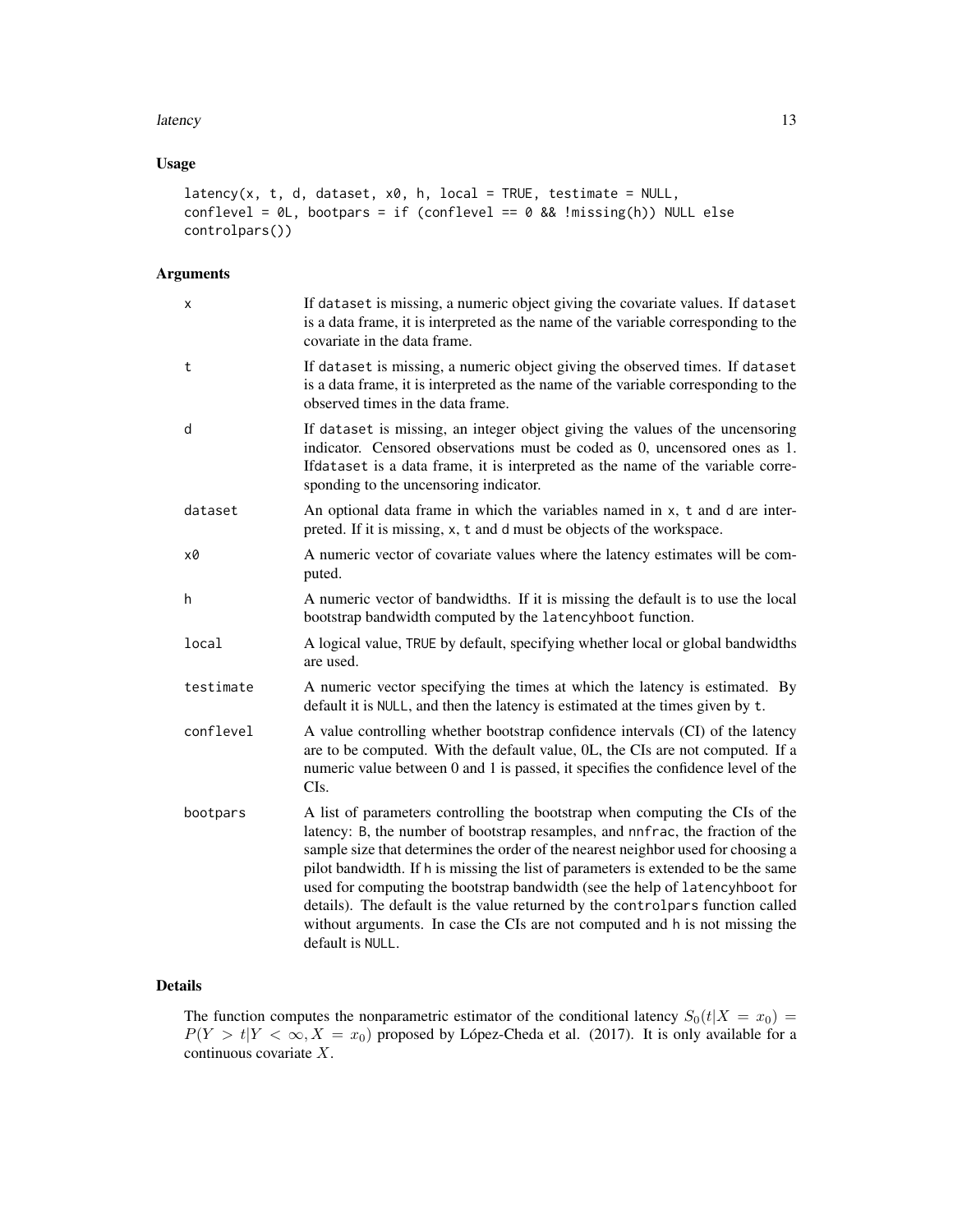# <span id="page-13-0"></span>Value

An object of S3 class 'npcure'. Formally, a list of components:

| type   | The constant string "latency".                                                                                                                                                                                                                    |
|--------|---------------------------------------------------------------------------------------------------------------------------------------------------------------------------------------------------------------------------------------------------|
| local  | The value of the local argument.                                                                                                                                                                                                                  |
| h      | The value of the h argument, unless this is missing, in which case its value is<br>that of the cross-validation bandwidth.                                                                                                                        |
| x0     | The value of the x0 argument.                                                                                                                                                                                                                     |
| testim | The numeric vector of time values where the latency function is estimated.                                                                                                                                                                        |
| S      | A list whose components are the estimates of the latency function for each one<br>of the covariate values, i.e., those specified by the $x\theta$ argument. The latency<br>estimates are given at the times determined by the testimate argument. |
| conf   | A list of components lower and upper giving the lower and the upper limits of<br>the confidence intervals, respectively.                                                                                                                          |

#### Author(s)

Ignacio López-de-Ullibarri [aut, cre], Ana López-Cheda [aut], Maria Amalia Jácome [aut]

# References

López-Cheda, A., Jácome, M. A., Cao, R. (2017). Nonparametric latency estimation for mixture cure models. Test, 26: 353–376. <https://doi.org/10.1007/s11749-016-0515-1>.

#### See Also

[controlpars](#page-8-1), [latencyhboot](#page-15-1)

```
## Some artificial data
set.seed(123)
n < -50x \le runif(n, -2, 2) ## Covariate values
y \le rweibull(n, shape = .5*(x + 4)) ## True lifetimes
c \leq -\text{rexp}(n) ## Censoring values
p \leq -\exp(2*x)/(1 + \exp(2*x)) ## Probability of being susceptible
u \leftarrow runif(n)t \le ifelse(u \le p, pmin(y, c), c) ## Observed times
d <- ifelse(u < p, ifelse(y < c, 1, 0), 0) ## Uncensoring indicator
data \leq data.frame(x = x, t = t, d = d)
## Latency estimates for covariate value 0.5...
x0 < - .5## ... (a) with global bandwidths 0.5, 1, 2.
## By default, estimates are computed at the time values of 't'
S1 \le latency(x, t, d, data, x0 = x0, h = c(.5, 1, 2), local = FALSE)
plot(S1$testim, S1$S$h0.5$x0.5, type = "s", xlab = "Time", ylab =
```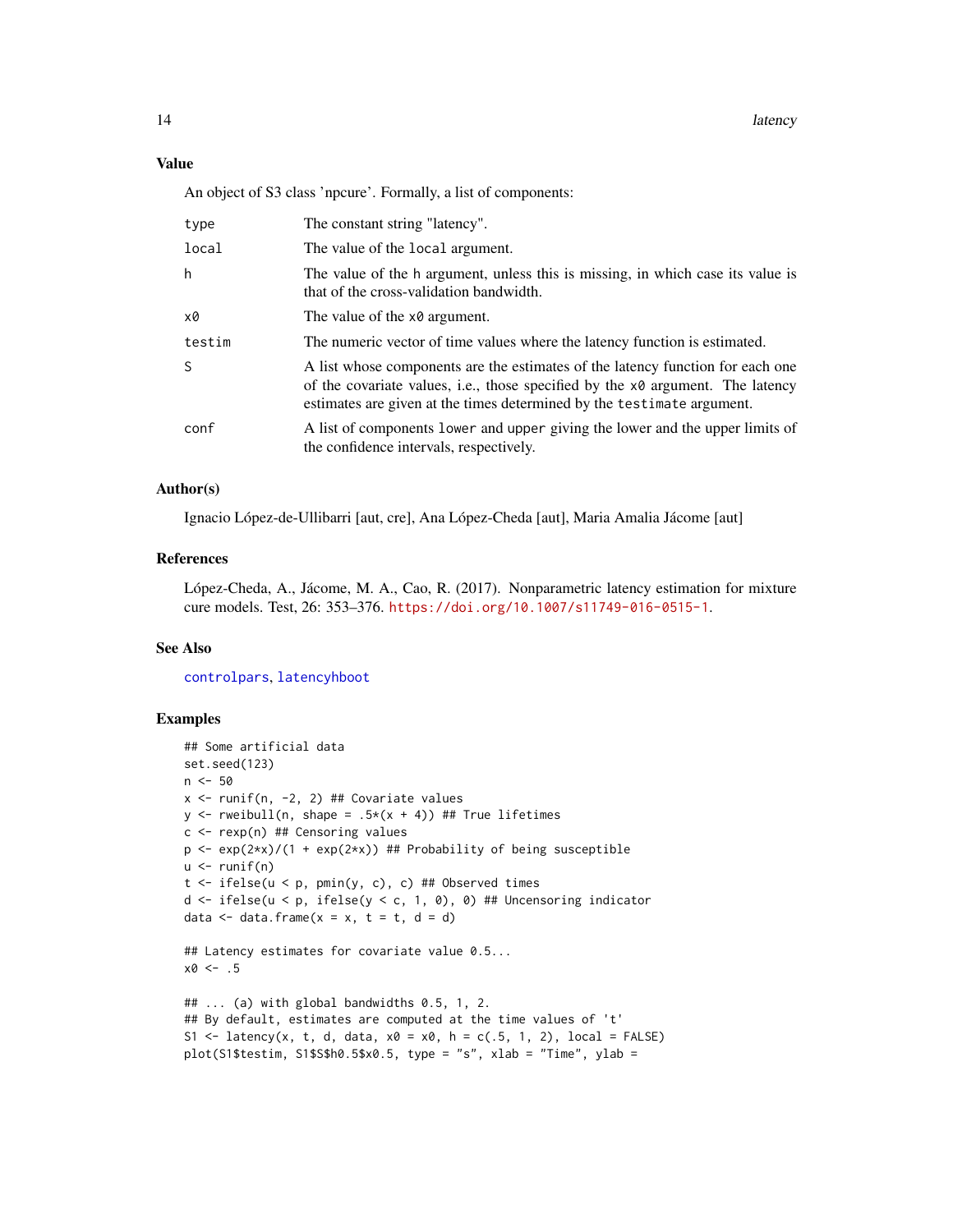#### latency and the state of the state of the state of the state of the state of the state of the state of the state of the state of the state of the state of the state of the state of the state of the state of the state of th

```
"Latency", ylim = c(0, 1))
lines(S1$testim, S1$S$h1$x0.5, type = "s", lty = 2)
lines(S1$testim, S1$S$h2$x0.5, type = "s", lty = 3)
## The true latency curve is plotted as reference
lines(S1$testim, pweibull(S1$testim, shape = .5*(x0 + 4), lower.tail =
FALSE, col = 2legend("topright", c(paste("Estimate, ", c("h = 0.5", "h = 1",
"h = 2")), "True"), lty = c(1:3, 1), col = c(rep(1, 3), 2))
## As before, but with estimates computed at times 0.1, 0.2,..., 1
S2 <- latency(x, t, d, data, x0 = x0, h = c(.5, 1, 2), local = FALSE,
testimate = .1*(1:10))
## ... (b) with local bandwidth 2.
S3 <- latency(x, t, d, data, x0 = x0, h = 2, local = TRUE)
#### Note that with only one covariate value the results with
#### 'local = FALSE' and 'local = TRUE' coincide, but the output formats
#### differ slightly. Compare with
S3 <- latency(x, t, d, data, x0 = x0, h = 2, local = FALSE)
## ... (c) with local bootstrap bandwidth
b \leq latencyhboot(x, t, d, data, x0 = x0)
S4 <- latency(x, t, d, data, x0 = x0, h = b$h)
## ... (d) when the bandwidth is not specified, the bootstrap bandwidth
#### selector given by the 'latencyhboot' function is used by default.
#### The computation of 95% confidence intervals based on 1999 bootstrap
#### resamples is also illustrated
S5 <- latency(x, t, d, data, x0 = x0, conflevel = .95, bootpars =
controlpars(B = 1999))plot(S5$testim, S5$S$x0, type = "s", xlab = "Time", ylab = "Latency",
ylim = c(0, 1)lines(S5$testim, S5$conf$x0$lower, type = "s", lty = 2)
lines(S5$testim, S5$conf$x0$upper, type = "s", lty = 2)
lines(S5$testim, pweibull(S5$testim, shape = .5*(x0 + 4), lower.tail =
FALSE, col = 2legend("topright", c("Estimate", "95% CI limits", "True"), lty = c(1,
2, 1), col = c(1, 1, 2)## Example with the dataset 'bmt' of the 'KMsurv' package
## to study the survival of the uncured patients aged 25 and 40
data("bmt", package = "KMsurv")
x0 \leq -c(25, 40)S <- latency(z1, t2, d3, bmt, x0 = x0, conflevel = .95)
## Plot of predicted latency curves and confidence intervals
plot(S$testim, S$S$x25, type = "s", xlab = "Time (days)",
ylab = "Latency", ylim = c(0,1))
lines(S$testim, S$conf$x25$lower, type = "s", lty = 2)
lines(S$testim, S$conf$x25$upper, type = "s", lty = 2)
lines(S$testim, S$S$x40, type = "s", lty = 1, col = 2)
lines(S$testim, S$conf$x40$lower, type = "s", lty = 2, col = 2)
lines(S$testim, S$conf$x40$upper, type = "s", lty = 2, col = 2)
```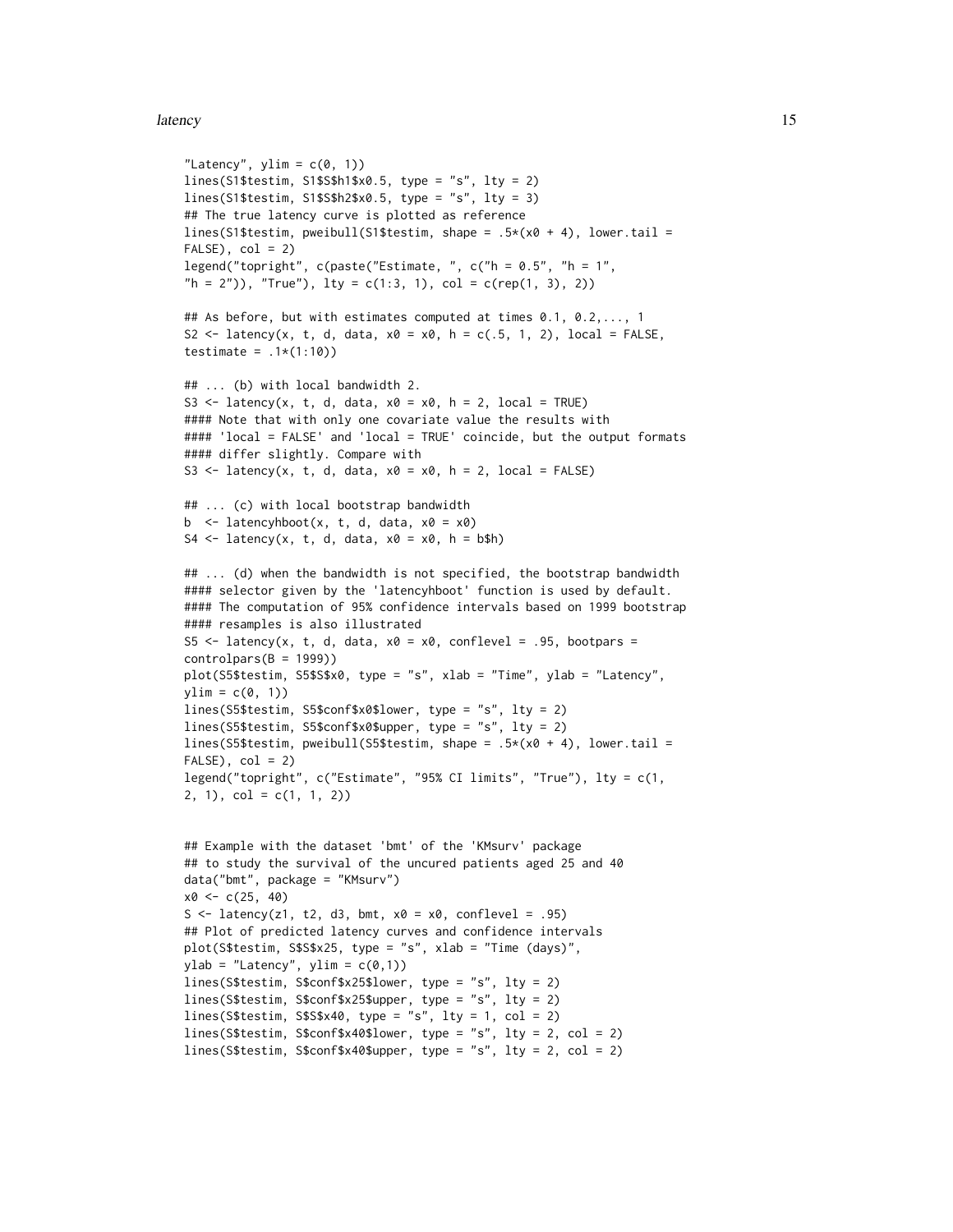```
legend("topright", c("Age 25: Estimate", "Age 25: 95% CI limits",
"Age 40: Estimate","Age 40: 95% CI limits"), lty = 1:2,
col = c(1, 1, 2, 2)
```
<span id="page-15-1"></span>latencyhboot *Compute the Bootstrap Bandwidth for the Nonparametric Estimator of the Latency*

# Description

This function computes the bootstrap bandwidth for the nonparametric estimator of the conditional latency function.

#### Usage

 $latencyhboot(x, t, d, dataset, x0, bootpars = controlpars())$ 

#### Arguments

| X        | If dataset is missing, a numeric object giving the covariate values. If dataset<br>is a data frame, it is interpreted as the name of the variable corresponding to the<br>covariate in the data frame.                                                                                                      |
|----------|-------------------------------------------------------------------------------------------------------------------------------------------------------------------------------------------------------------------------------------------------------------------------------------------------------------|
| t        | If dataset is missing, a numeric object giving the observed times. If dataset<br>is a data frame, it is interpreted as the name of the variable corresponding to the<br>observed times in the data frame.                                                                                                   |
| d        | If dataset is missing, an integer object giving the values of the uncensoring<br>indicator. Censored observations must be coded as 0, uncensored ones as 1. If<br>dataset is a data frame, it is interpreted as the name of the variable correspond-<br>ing to the uncensoring indicator in the data frame. |
| dataset  | An optional data frame in which the variables named in x, t and indicator<br>are interpreted. If it is missing, x, t and indicator must be objects of the<br>workspace.                                                                                                                                     |
| x0       | A numeric vector of covariate values where the local bootstrap bandwidth will<br>be computed.                                                                                                                                                                                                               |
| bootpars | A list of parameters controlling the process of bandwidth selection. The default<br>is the value returned by the control part function called without arguments.                                                                                                                                            |

#### Details

The function computes the bootstrap bandwidth selector for the nonparametric estimator of the conditional latency function at the covariate values given by  $x\theta$ . The bootstrap bandwidth is the minimizer of a bootstrap version of the Mean Integrated Squared Error (MISE) of the latency estimator, which is approximated by Monte Carlo by simulating a large number of bootstrap resamples, B. For each value of x0, the bootstrap MISE is the bootstrap expectation of the integrated difference between the value of the latency estimator computed with the bootstrap sample in a grid of bandwidths

<span id="page-15-0"></span>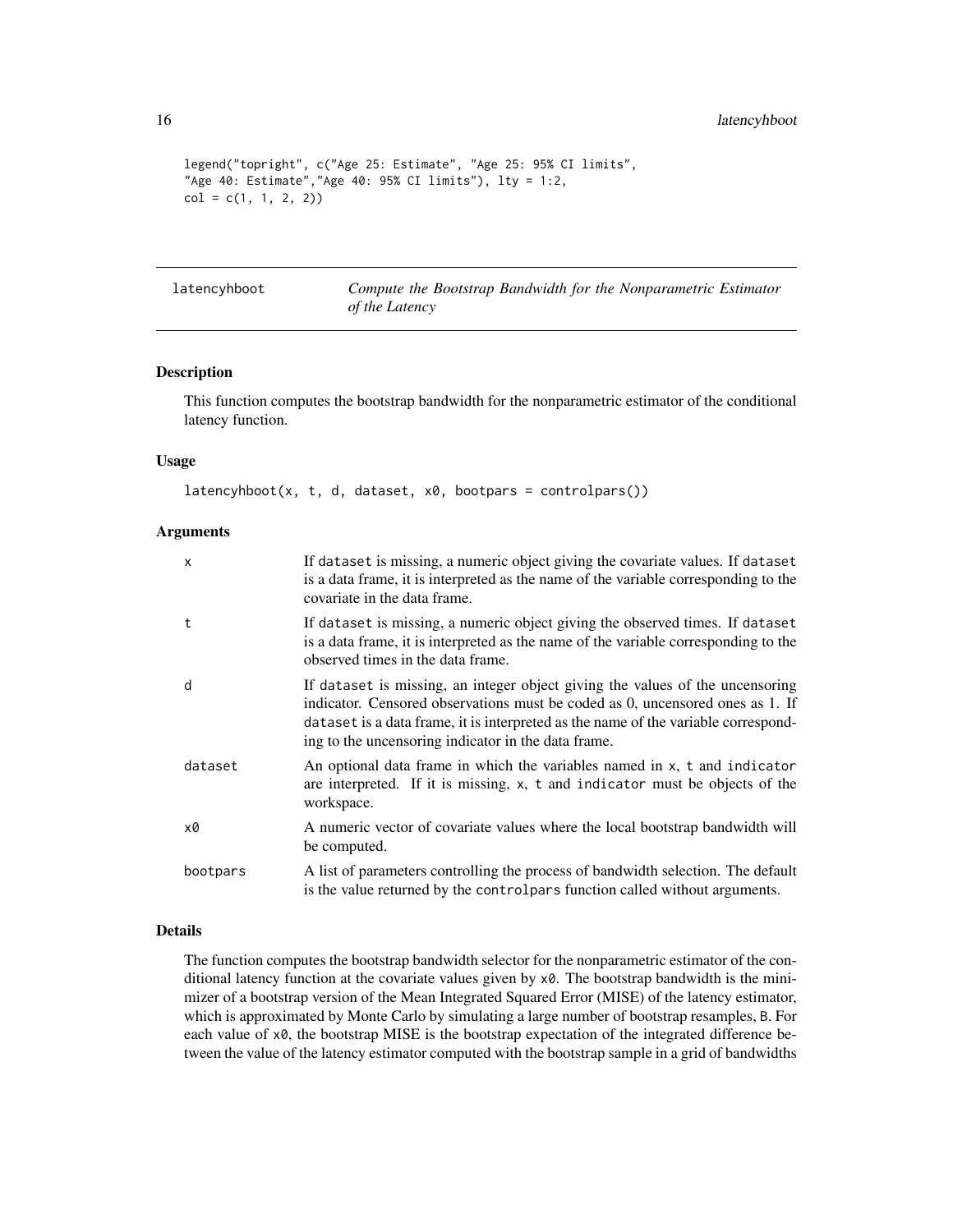#### <span id="page-16-0"></span>latencyhboot 17

and its value computed with the original sample and a pilot bandwidth. The bootstrap resamples are generated by using the simple weighted bootstrap resampling method, fixing the covariate. This method is equivalent to the simple weighted bootstrap of Li and Datta (2001). All the parameters typically involved in the bootstrap bandwidth selection process (number of bootstrap resamples, grid of bandwidths, pilot bandwidth, and right boundary of the integration interval for computing the MISE) are typically set through the controlpars function, whose output is passed to the bootpars argument. Also, the bootstrap bandwidths can be smoothed, and, if so, the smoothed bandwidths are returned as a separate component of the output. See the help of controlpars for details.

#### Value

An object of S3 class 'npcure'. Formally, a list of components:

| type    | The constant character string c("Bootstrap bandwidth", "latency"). |
|---------|--------------------------------------------------------------------|
| x0      | Grid of covariate values.                                          |
| h       | Selected local bootstrap bandwidths.                               |
| hsmooth | Smoothed selected local bootstrap bandwidths (optional)            |
| hgrid   | Grid of bandwidths used (optional).                                |
|         |                                                                    |

#### Author(s)

Ignacio López-de-Ullibarri [aut, cre], Ana López-Cheda [aut], Maria Amalia Jácome [aut]

#### References

Li, G., Datta, S. (2001). A bootstrap approach to nonparametric regression for right censored data. Annals of the Institute of Statistical Mathematics, 53: 708–729. [https://doi.org/10.1023/A:](https://doi.org/10.1023/A:1014644700806) [1014644700806](https://doi.org/10.1023/A:1014644700806).

López-Cheda, A., Jácome, M. A., Cao, R. (2017). Nonparametric latency estimation for mixture cure models. TEST, 26: 353–376. <https://doi.org/10.1007/s11749-016-0515-1>.

#### See Also

[controlpars](#page-8-1), [latency](#page-11-1)

```
## Some artificial data
set.seed(123)
n <- 50
x \le runif(n, -2, 2) ## Covariate values
y \le rweibull(n, shape = .5*(x + 4)) ## True lifetimes
c \leq -\text{resp}(n) ## Censoring values
p \leq -\exp(2*x)/(1 + \exp(2*x)) ## Probability of being susceptible
u \leftarrow runif(n)t \le ifelse(u \le p, pmin(y, c), c) ## Observed times
d <- ifelse(u < p, ifelse(y < c, 1, 0), 0) ## Uncensoring indicator
```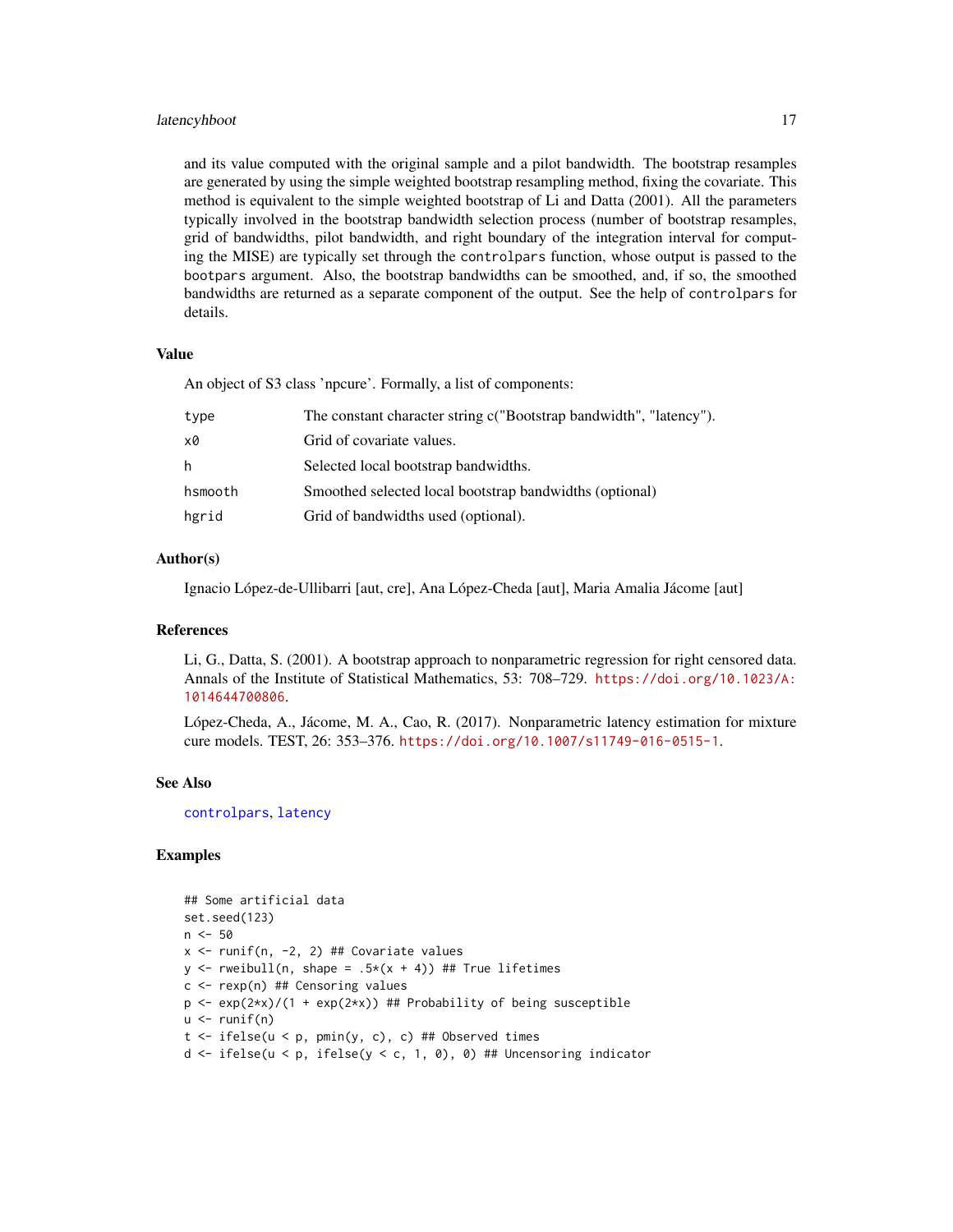```
data \leq data.frame(x = x, t = t, d = d)
## A vector of covariate values
\text{vec} \times 0 \leq -\text{seq}(-1.5, 1.5, \text{ by } = .1)## Computation of bootstrap local bandwidths at the values of 'vecx0'...
#### ... with the default control parameters
hb1 \le latencyhboot(x, t, d, data, x0 = vecx0)
#### ... changing the default 'bootpars' with 'controlpars()':
#### (a) 'B = 1999' (1999 bootstrap resamples are generated),
#### (b) 'hbound = c(.2, 4)' and 'hl = 50' (a grid of 50 bandwidths
#### between 0.2 and 4 times the standardized interquartile range of
#### the covariate values is built), and
#### (c) 'hsave = TRUE' (the grid bandwidths are saved), and
hb2 <- latencyhboot(x, t, d, data, x0 = \text{vecx0}, bootpars =
controlpars(B = 1999, hbound = c(.2, 4), hl = 50, hsave = TRUE))
## Estimates of the conditional latency at the covariate value x0 = 0## with the selected bootstrap bandwidths
S1 <- latency(x, t, d, data, x0 = 0, h = hb1$h[hb1$x0 == 0])
S2 <- latency(x, t, d, data, x0 = 0, h = hb2$h[hb2$x0 == 0])
## A plot comparing the estimates with bootstrap bandwidths obtained
## with default and non-default 'bootpars'
plot(S1$testim, S1$S$x0, type = "s", xlab = "Time", ylab = "Latency",
ylim = c(0, 1)lines(S2$testim, S2$S$x0, type = "s", lty = 2)
lines(S1$testim, pweibull(S1$testim, shape = .5*(0 + 4), lower.tail =
FALSE, col = 2legend("topright", c("Estimate with 'hb1'", "Estimate with 'hb2'",
"True"), lty = c(1, 2, 1), col = c(1, 1, 2)## Example with the dataset 'bmt' of the 'KMsurv' package
## to study the survival of the uncured patients aged 25 and 40
data("bmt", package = "KMsurv")
x0 \leq -c(25, 40)hb \le latencyhboot(z1, t2, d3, bmt, x0 = x0, bootpars = controlpars(B =
1999, hbound = c(.2, 4), h1 = 150, hsave = TRUE))
S0 \le latency(z1, t2, d3, bmt, x0 = x0, hb$h, conflevel = .95)
## Plot of predicted latency curves and confidence bands
plot(S0$testim, S0$S$x25, type = "s", xlab = "Time (days)",
ylab = "Survival", ylim = c(0,1))lines(S0$testim, S0$conf$x25$lower, type = "s", lty = 2)
lines(S0$testim, S0$conf$x25$upper, type = "s", lty = 2)
lines(S0$testim, S0$S$x40, type = "s", lty = 1, col = 2)
lines(S0$testim, S0$conf$x40$lower, type = "s", lty = 2, col = 2)
lines(S0$testim, S0$conf$x40$upper, type = "s", lty = 2, col = 2)
legend("topright", c("Age 25: Estimate", "Age 25: 95% CI limits",
"Age 40: Estimate", "Age 40: 95% CI limits"), lty = 1:2,
col = c(1, 1, 2, 2)
```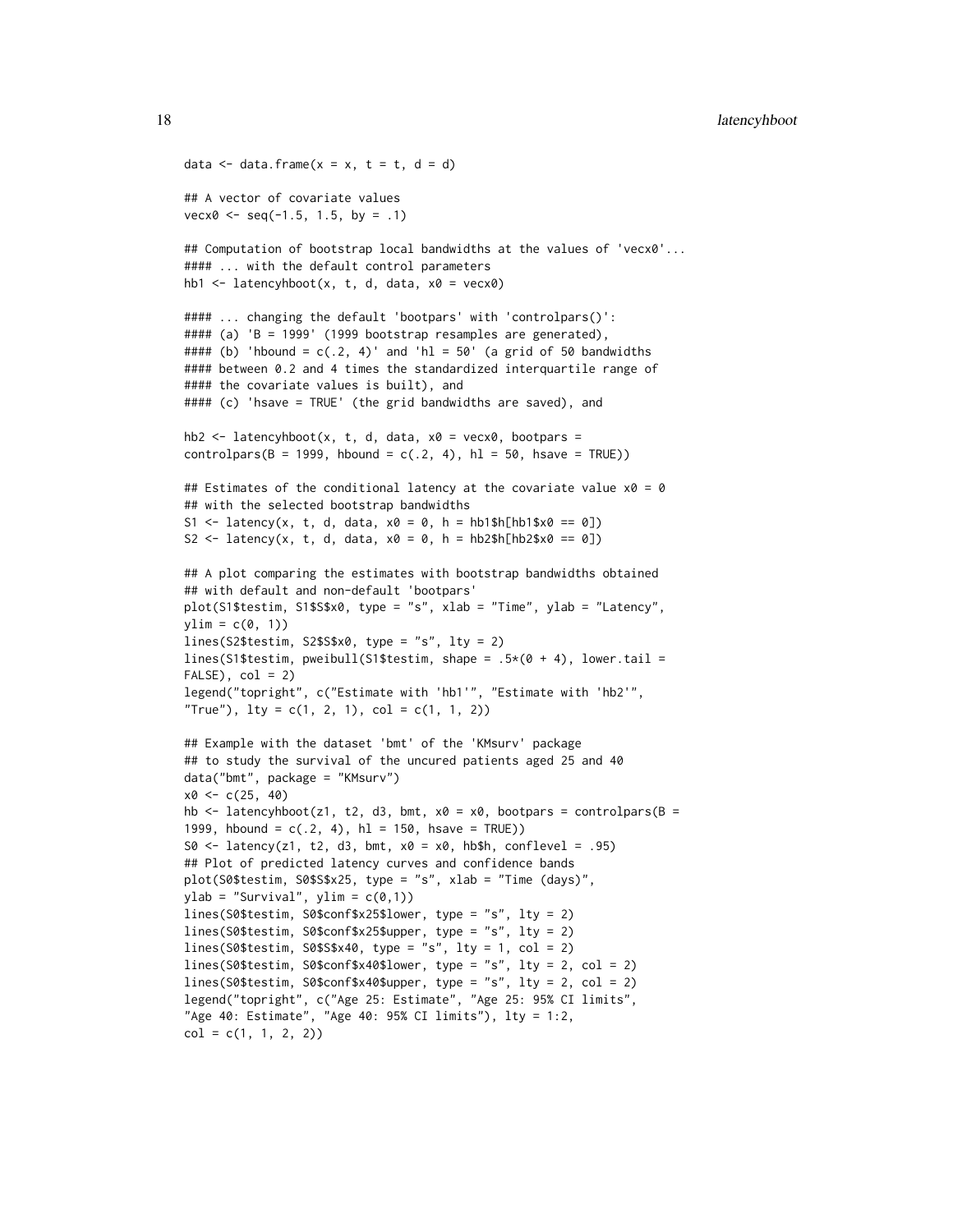<span id="page-18-1"></span><span id="page-18-0"></span>

#### Description

This function implements a print method for 'npcure' objects.

#### Usage

```
## S3 method for class 'npcure'
print(x, how, head = FALSE, ...)
```
#### Arguments

| $\mathsf{x}$ | An object of class 'npcure'.                                                                                                                                                                                       |
|--------------|--------------------------------------------------------------------------------------------------------------------------------------------------------------------------------------------------------------------|
| how          | A character string with values "wide" or "long". If missing, the function itself<br>chooses a convenient default.                                                                                                  |
| head         | A logical value that controls whether the function's output must be abbreviated<br>(TRUE) or not (FALSE, the default).                                                                                             |
| $\cdot$      | Further optional arguments. Excepting for n, which controls how many lines are<br>printed when head = TRUE, these are the arguments for the default method (i.e.,<br>print.default) of the print generic function. |

#### Value

A formatted output.

#### Author(s)

Ignacio López-de-Ullibarri [aut, cre], Ana López-Cheda [aut], Maria Amalia Jácome [aut]

#### See Also

[summary.npcure](#page-25-1)

```
## Some artificial data
set.seed(123)
n <- 50
x \leftarrow runif(n, -2, 2) ## Covariate values
y \le - rweibull(n, shape = .5*(x + 4)) ## True lifetimes
c \leq -\text{rexp}(n) ## Censoring values
p \leftarrow \exp(2*x) / (1 + \exp(2*x)) ## Probability of being susceptible
u \leftarrow runif(n)t \le ifelse(u \le p, pmin(y, c), c) ## Observed times
d <- ifelse(u < p, ifelse(y < c, 1, 0), 0) ## Uncensoring indicator
data \leq data.frame(x = x, t = t, d = d)
```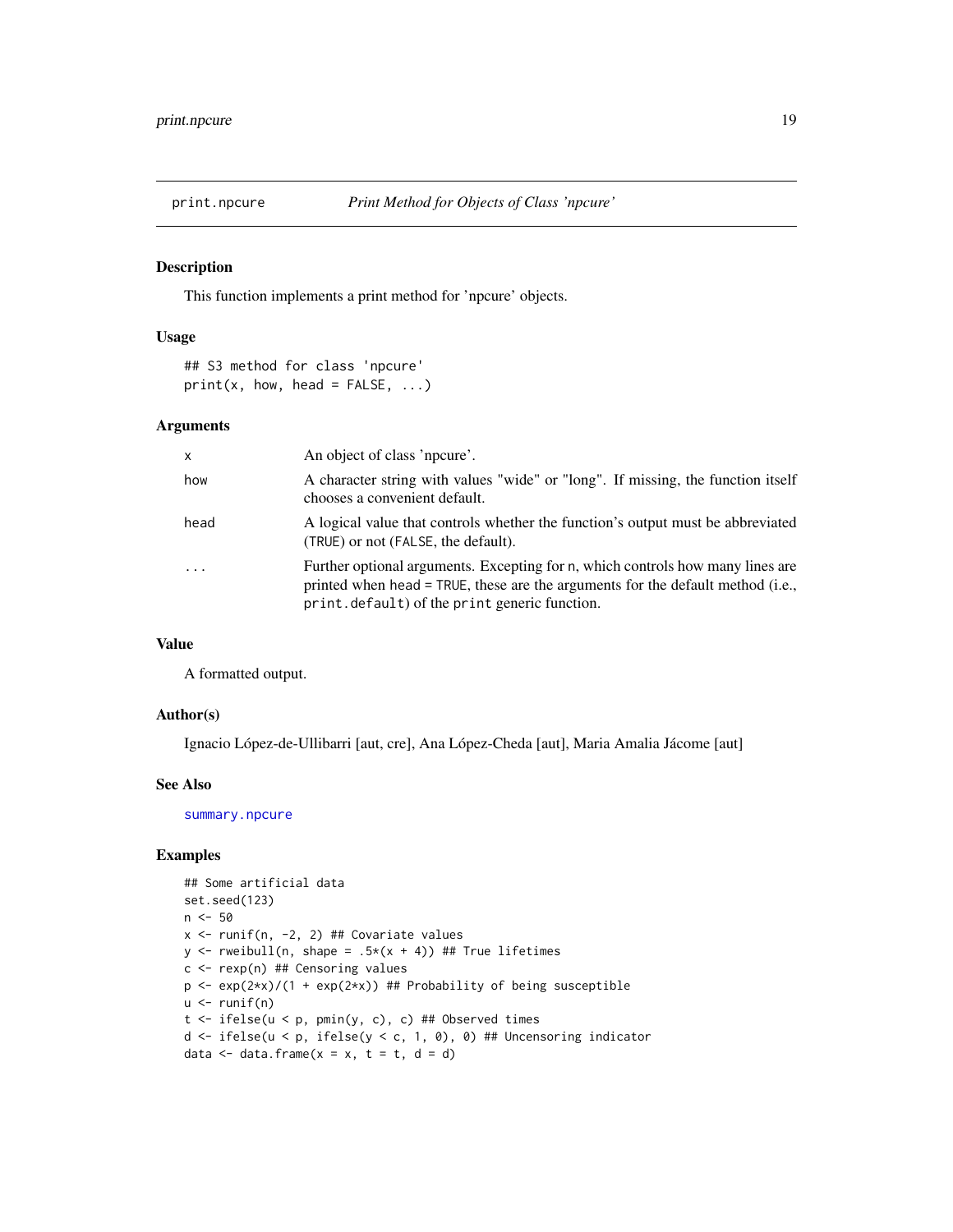```
## Calling 'print()' with an object of class 'npcure' created by
## 'latency()'
S1 <- latency(x, t, d, data, x0 = c(0, .5), h = c(1, 1.5))
## In this case (latency estimation with local bandwidths and without
## confidence bands), the 'wide' format is used by default
S1
print(S1, how = "wide")print(S1, how = "long")
## How to control the number of significant digits of the output, and
## how to abbreviate the output
print(S1, digits = 5, head = TRUE, n = 4)
## Calling 'print()' with a 'npcure' object created by 'probcure()'
q1 \leq probcure(x, t, d, data, x0 = c(0, .5), h = c(.5, 1, 1.5), local =
FALSE, conflevel = .95)
## Only the 'long' format is available when confidence bands are
## computed
q1
print(q1, how = "long")
print(q1, how = "wide")
```
<span id="page-19-1"></span>

| probcure | Compute Nonparametric Estimator of the Conditional Probability of |
|----------|-------------------------------------------------------------------|
|          | Cure                                                              |

### Description

This function computes the nonparametric estimator of the conditional probability of cure proposed by Xu and Peng (2014).

#### Usage

```
probcure(x, t, d, dataset, x0, h, local = TRUE, conflevel = 0L,
bootpars = if (conflevel == 0 && !missing(h)) NULL else controlpars())
```
#### Arguments

| X | If dataset is missing, a numeric object giving the covariate values. If dataset<br>is a data frame, it is interpreted as the name of the variable corresponding to the<br>covariate in the data frame.    |
|---|-----------------------------------------------------------------------------------------------------------------------------------------------------------------------------------------------------------|
| t | If dataset is missing, a numeric object giving the observed times. If dataset<br>is a data frame, it is interpreted as the name of the variable corresponding to the<br>observed times in the data frame. |

<span id="page-19-0"></span>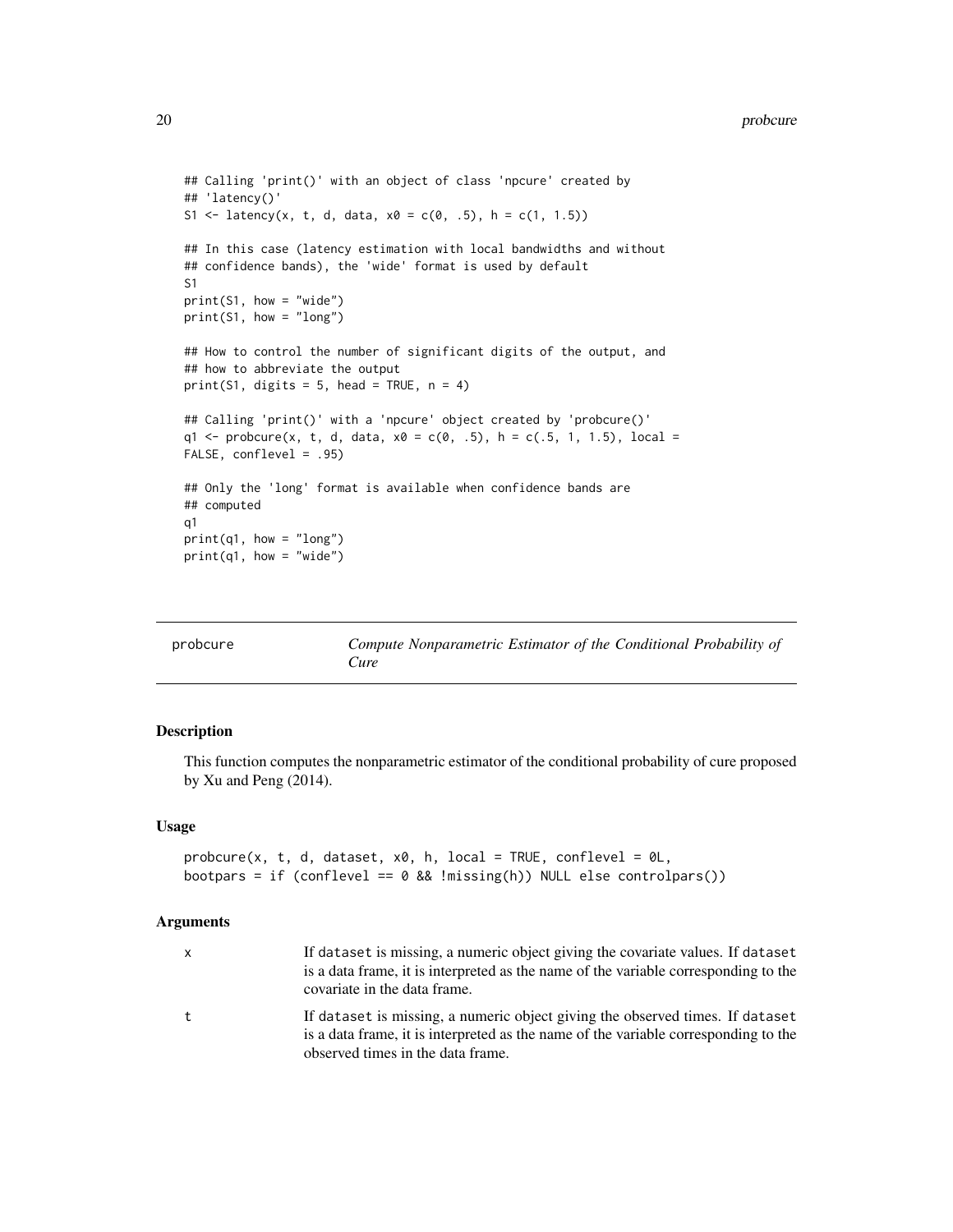#### probcure 21

| d         | If dataset is missing, an integer object giving the values of the uncensoring<br>indicator. Censored observations must be coded as 0, uncensored ones as 1. If<br>dataset is a data frame, it is interpreted as the name of the variable correspond-<br>ing to the uncensoring indicator in the data frame.                                                                                                                                                                                                |
|-----------|------------------------------------------------------------------------------------------------------------------------------------------------------------------------------------------------------------------------------------------------------------------------------------------------------------------------------------------------------------------------------------------------------------------------------------------------------------------------------------------------------------|
| dataset   | An optional data frame in which the variables named in x, t and d are inter-<br>preted. If it is missing, x, t and d must be objects of the workspace.                                                                                                                                                                                                                                                                                                                                                     |
| x0        | A numeric vector of covariate values where the estimates of cure probability<br>will be computed.                                                                                                                                                                                                                                                                                                                                                                                                          |
| h         | A numeric vector of bandwidths. If it is missing the default is to use the local<br>bootstrap bandwidth computed by the probcurehboot function.                                                                                                                                                                                                                                                                                                                                                            |
| local     | A logical value, TRUE by default, specifying whether local or global bandwidths<br>are used.                                                                                                                                                                                                                                                                                                                                                                                                               |
| conflevel | A value controlling whether bootstrap confidence intervals (CI) of the cure prob-<br>ability are to be computed. With the default value, OL, the CIs are not computed.<br>If a numeric value between 0 and 1 is passed, it specifies the confidence level of<br>the CIs.                                                                                                                                                                                                                                   |
| bootpars  | A list of parameters controlling the bootstrap when computing either the CIs of<br>the cure probability or the bootstrap bandwidth (if h is missing): B, the number<br>of bootstrap resamples, and nnfrac, the fraction of the sample size that deter-<br>mines the order of the nearest neighbor used for choosing a pilot bandwidth.<br>The default is the value returned by the controlpars function called without<br>arguments. If the CIs are not computed and h is not missing the default is NULL. |

# Details

The function computes the nonparametric estimator of the conditional cure probability  $q(X =$  $x_0 \equiv 1 - p(X = x_0) = P(Y = \infty | X = x_0)$  proposed by Xu and Peng (2014), and also studied by López-Cheda et al (2017). It is only available for a continuous covariate X.

# Value

An object of S3 class 'npcure'. Formally, a list of components:

| estimate | The constant string "cure".                                                                                              |
|----------|--------------------------------------------------------------------------------------------------------------------------|
| local    | The value of the local argument.                                                                                         |
| h        | The value of the h argument, unless this is missing, in which case its value is<br>that of the bootstrap bandwidth.      |
| x0       | The value of the $\times \emptyset$ argument.                                                                            |
| q        | A list with the estimates of the probability of cure.                                                                    |
| conf     | A list of components lower and upper giving the lower and the upper limits of<br>the confidence intervals, respectively. |

# Author(s)

Ignacio López-de-Ullibarri [aut, cre], Ana López-Cheda [aut], Maria Amalia Jácome [aut]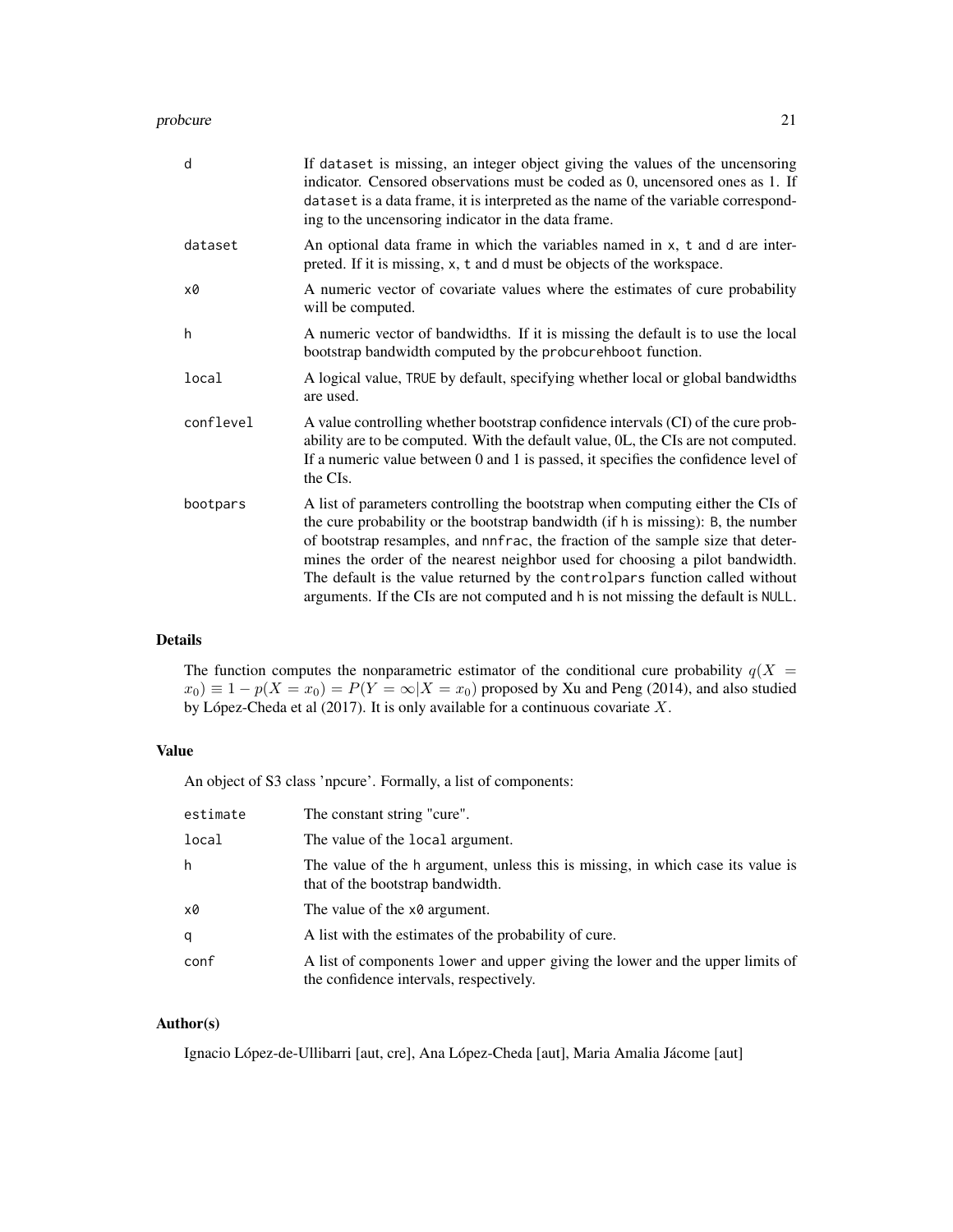#### <span id="page-21-0"></span>References

López-Cheda, A., Cao, R., Jácome, M. A., Van Keilegom, I. (2017). Nonparametric incidence estimation and bootstrap bandwidth selection in mixture cure models. Computational Statistics  $\&$ Data Analysis, 105: 144–165. <https://doi.org/10.1016/j.csda.2016.08.002>.

Xu, J., Peng, Y. (2014). Nonparametric cure rate estimation with covariates. The Canadian Journal of Statistics 42: 1-17. <https://doi.org/10.1002/cjs.11197>.

#### See Also

[controlpars](#page-8-1), [probcurehboot](#page-22-1)

```
## Some artificial data
set.seed(123)
n < -50x \le - runif(n, -2, 2) ## Covariate values
y \le rweibull(n, shape = 0.5 \star (x + 4)) ## True lifetimes
c \leq -\text{resp}(n) ## Censoring values
p \leq -\exp(2*x)/(1 + \exp(2*x)) ## Probability of being susceptible
u \leftarrow runif(n)t \le ifelse(u \le p, pmin(y, c), c) ## Observed times
d \le ifelse(u \le p, ifelse(y \le c, 1, 0), 0) ## Uncensoring indicator
data \leq data.frame(x = x, t = t, d = d)
## Covariate values where cure probability is estimated
x0 \leq -\text{seq}(-1.5, 1.5, \text{ by } = 0.1)## Nonparametric estimates of cure probability at 'x0'...
## ... (a) with global bandwidths 1, 1.5, 2
q1 \leq - probcure(x, t, d, data, x0 = x0, h = c(1, 1.5, 2), local = FALSE)
#### Plot predicted cure probabilities at 'x0' for each bandwidth in 'h'
#### (the true cure probability is displayed for reference)
plot(q1$x0, q1$q$h1, type = "l", xlab = "Covariate", ylab =
"Cure probability", ylim = c(\emptyset, 1))
lines(q1$x0, q1$q$h1.5, lty = 2)
lines(q1$x0, q1$q$h2, lty = 3)
lines(q1$x\theta, 1 - exp(2*q1$x\theta)/(1 + exp(2*q1$x\theta)), col = 2)
legend("topright", c(paste("Estimate, ", c("h = 1", "h = 1.5",
"h = 2")), "True"), lty = c(1, 2, 3, 1), col = c(1, 1, 1, 2)## ... (b) with local bandwidths (default)
#### (the vectors passed to 'x0' and 'h' must have the same length)
q2 \leq - probcure(x, t, d, data, x0 = x0, h = seq(1, 2.5, along = x0))
## ... (c) with local bootstrap bandwidths (based on 1999 booostrap
#### resamples). Besides, 95% confidence intervals are computed and
#### smoothed (with a 15-th order moving average)
set.seed(1) ## Not needed, just for reproducibility.
```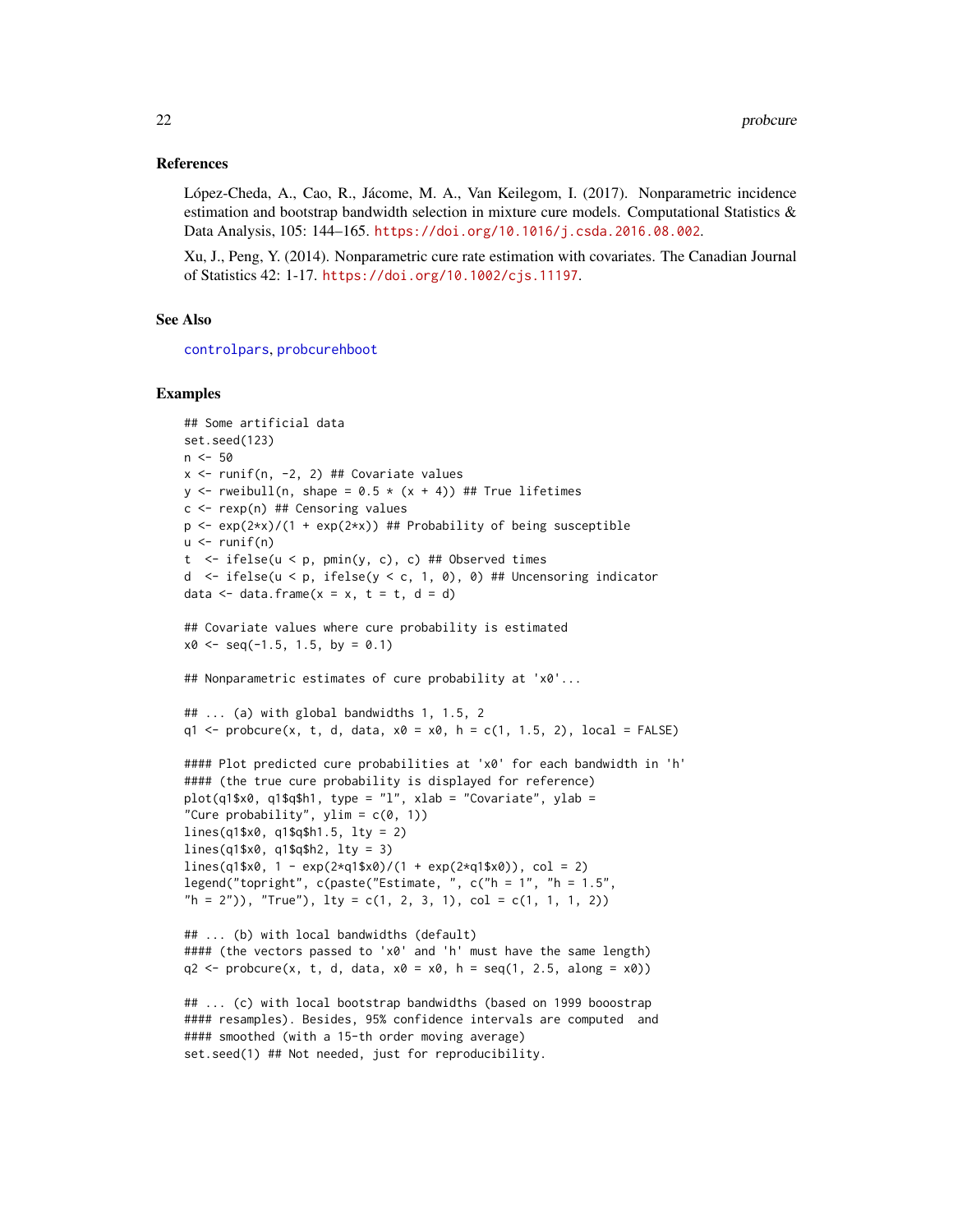# <span id="page-22-0"></span>probcurehboot 23

```
hb \le- probcurehboot(x, t, d, data, x0 = x0, bootpars = controlpars(B =
1999, hsmooth = 15))
q3 \leq- probcure(x, t, d, data, x0 = x0, h = hb$hsmooth, conflevel = .95,
bootpars = controlpars(B = 1999)## ... (d) If the bandwidth is not specified, the local bootstrap
#### bandwidth is used (same results as in (c))
set.seed(1) ## Not needed, just for reproducibility.
q4 \leq probcure(x, t, d, data, x0 = x0, conflevel = .95, bootpars =
controlpars(B = 1999, hsmooth = 15))#### Plot of the estimated cure probabilities evaluated at 'x0'
#### (true cure rate displayed as reference)
plot (q4$x0, q4$q, type = "l", ylim = c(0, 1), xlab = "Covariate X",
ylab = "Cure probability")
lines(q4$x0, q4$conf$lower, lty = 2)
lines(q4$x0, q4$conf$upper, lty = 2)
lines(q4$x0, 1-exp(2 * q4$x0)/(1 + exp(2 * q4$x0)), col = 2)legend("topright", c("Estimate", "95% CI limits", "True"),
lty = c(1, 2, 1), col = c(1, 1, 2)## Example with the dataset 'bmt' in the 'KMsurv' package
## to study the probability of cure as a function of the age (z1).
data("bmt", package = "KMsurv")
x0 <- seq(quantile(bmt$z1, .05), quantile(bmt$z1, .95), length.out = 100)
q.age \leq probcure(z1, t2, d3, bmt, x0 = x0, conflevel = .95, bootpars =
controlpars(B = 1999, hsmooth = 10)## Plot of estimated cure probability and confidence intervals
par(max = c(5, 4, 4, 5) + .1)plot(q.age $x0, q.age $q, type = "l", ylim = c(0, 1), xlab ="Patient age (years)", ylab = "Cure probability")
lines(q.age$x0, q.age$conf$lower, lty = 2)
lines(q.age$x0, q.age$conf$upper, lty = 2)
## The estimated density of age (z1) is added for reference
par(new = TRUE)
d.age <- density(bmt$z1)
plot(d.age, xaxt = "n", yaxt = "n", xlab = "", ylab = "", col = 2,
main = "", zeroline = FALSE)mtext('Density'', side = 4, col = 2, line = 3)axis(4, ylim = c(0, max(d.ageSy)), col = 2, col.axis = 2)legend("topright", c("Estimate", "95% CI limits", "Covariate density"),
lty = c(1, 2, 1), col = c(1, 1, 2)
```
<span id="page-22-1"></span>probcurehboot *Compute the Bootstrap Bandwidth for the Nonparametric Estimator of the Cure Probability*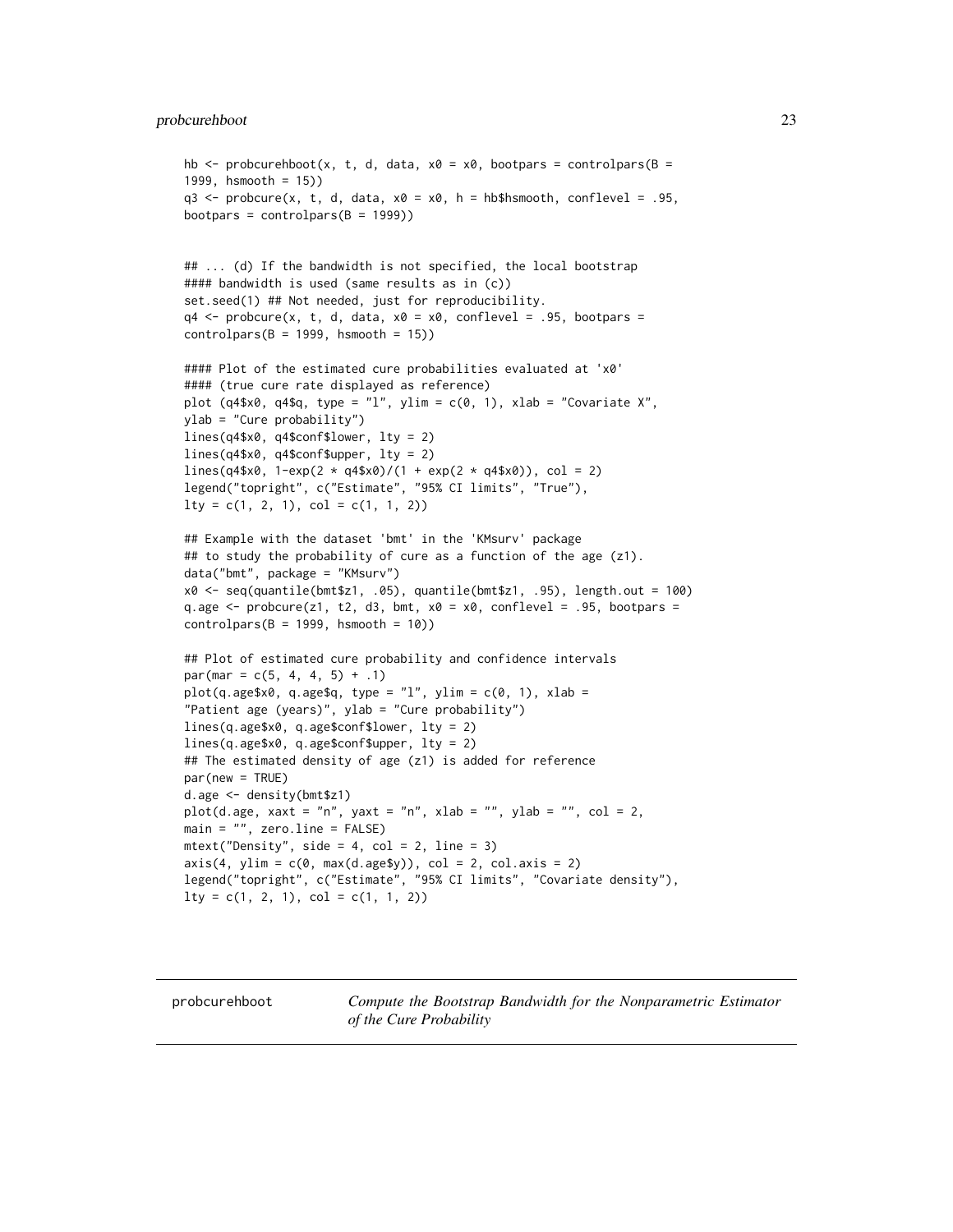#### Description

This function computes the bootstrap bandwidth for the nonparametric estimator of the conditional probability of cure.

#### Usage

probcurehboot(x, t, d, dataset, x0, bootpars = controlpars())

#### Arguments

| x        | If dataset is missing, a numeric object giving the covariate values. If dataset<br>is a data frame, it is interpreted as the name of the variable corresponding to the<br>covariate in the data frame.                                                                                                      |
|----------|-------------------------------------------------------------------------------------------------------------------------------------------------------------------------------------------------------------------------------------------------------------------------------------------------------------|
| t        | If dataset is missing, a numeric object giving the observed times. If dataset<br>is a data frame, it is interpreted as the name of the variable corresponding to the<br>observed times in the data frame.                                                                                                   |
| d        | If dataset is missing, an integer object giving the values of the uncensoring<br>indicator. Censored observations must be coded as 0, uncensored ones as 1. If<br>dataset is a data frame, it is interpreted as the name of the variable correspond-<br>ing to the uncensoring indicator in the data frame. |
| dataset  | An optional data frame in which the variables named in x, t and indicator<br>are interpreted. If it is missing, x, t and indicator must be objects of the<br>workspace.                                                                                                                                     |
| x0       | A numeric vector of covariate values where the local bootstrap bandwidth will<br>be computed.                                                                                                                                                                                                               |
| bootpars | A list of parameters controlling the process of bandwidth selection. The default<br>is the value returned by the control part function called without arguments.                                                                                                                                            |

# Details

The function computes the bootstrap bandwidth selector for the nonparametric estimator of the cure probability at the covariate values given by x0. The bootstrap bandwidth is the minimizer of a bootstrap version of the Mean Squared Error (MSE) of the cure rate estimator, which is approximated by Monte Carlo by simulating a large number, B, of bootstrap resamples. The bootstrap MSE is the bootstrap expectation of the difference between the value of the cure rate estimator computed with the bootstrap sample in a grid of bandwidths and its value computed with the original sample and a pilot bandwidth. The bootstrap resamples are generated by using the simple weighted bootstrap resampling method, fixing the covariate. This method is equivalent to the simple weighted bootstrap of Li and Datta (2001). All the parameters involved in the bootstrap bandwidth selection process (number of bootstrap resamples, grid of bandwidths, and pilot bandwidth) are typically set through the controlpars function, whose output is passed to the bootpars argument. See the help of controlpars for details.

Given the local nature of bootstrap bandwidth selection, estimates obtained from sets of bootstrap bandwidths may sometimes look wiggly. To counter this behavior, the selected vector of bootstrap bandwidths can be smoothed by computing a moving average (its order being set by controlpars). Then, the smoothed bandwidths are contained in the hsmooth component of the returned value.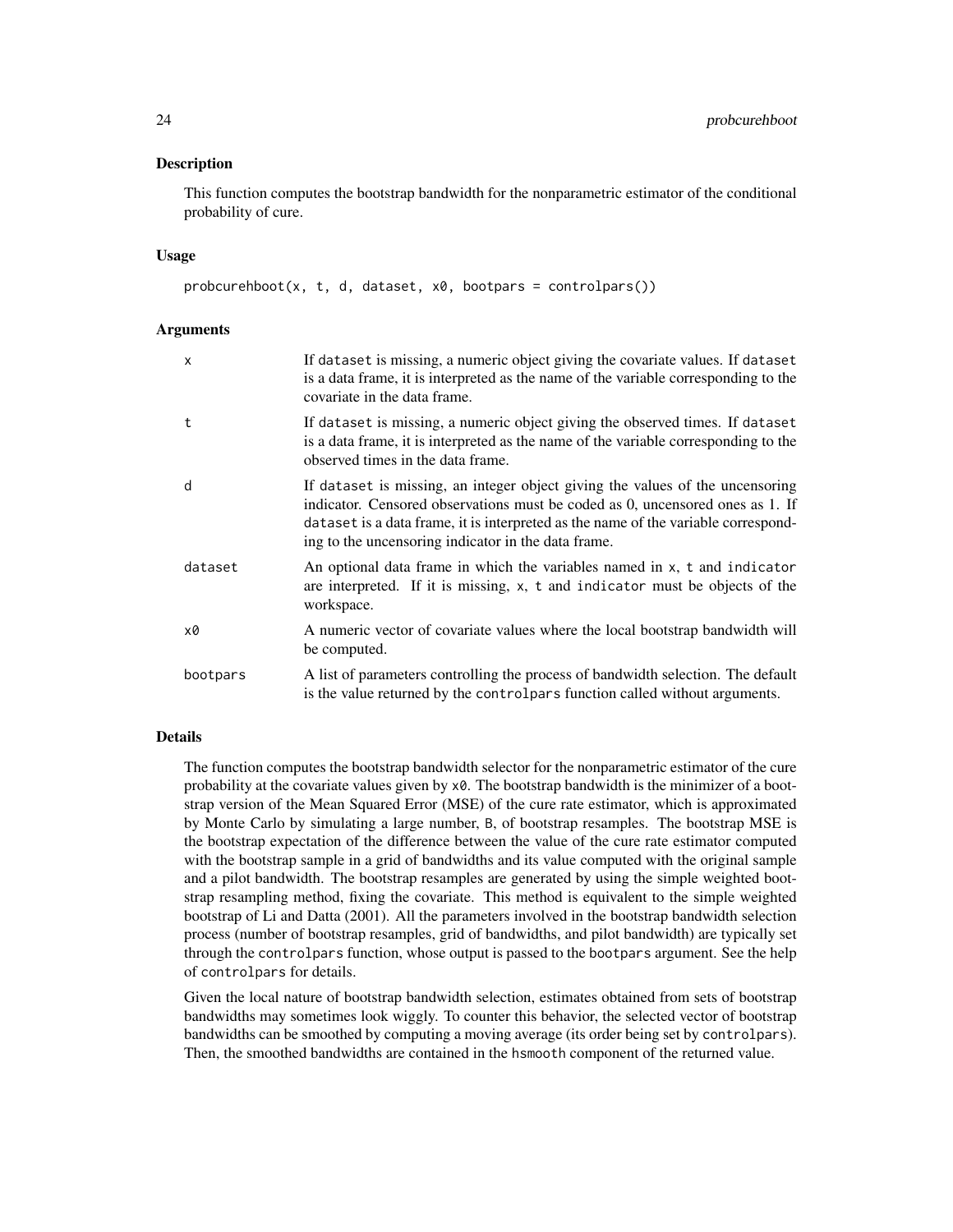### <span id="page-24-0"></span>probcurehboot 25

# Value

An object of S3 class 'npcure'. Formally, a list of components:

| type    | The constant character string c("Bootstrap bandwidth", "cure"). |
|---------|-----------------------------------------------------------------|
| x0      | Grid of covariate values.                                       |
| h.      | Selected local bootstrap bandwidths.                            |
| hsmooth | Smoothed selected local bootstrap bandwidths (optional)         |
| hgrid   | Grid of bandwidths used (optional).                             |

# Author(s)

Ignacio López-de-Ullibarri [aut, cre], Ana López-Cheda [aut], Maria Amalia Jácome [aut]

# **References**

Li, G., Datta, S. (2001). A bootstrap approach to nonparametric regression for right censored data. Annals of the Institute of Statistical Mathematics, 53: 708-729. [https://doi.org/10.1023/A:](https://doi.org/10.1023/A:1014644700806) [1014644700806](https://doi.org/10.1023/A:1014644700806).

López-Cheda, A., Cao, R., Jácome, M. A., Van Keilegom, I. (2017). Nonparametric incidence estimation and bootstrap bandwidth selection in mixture cure models. Computational Statistics & Data Analysis, 105: 144–165. <https://doi.org/10.1016/j.csda.2016.08.002>.

#### See Also

[controlpars](#page-8-1), [probcure](#page-19-1)

```
## Some artificial data
set.seed(123)
n <- 50
x \le runif(n, -2, 2) ## Covariate values
y <- rweibull(n, shape = .5*(x + 4)) ## True lifetimes
c \leq -\text{resp}(n) ## Censoring values
p \leq -\exp(2*x)/(1 + \exp(2*x)) ## Probability of being susceptible
u \leftarrow runif(n)t \le ifelse(u \le p, pmin(y, c), c) ## Observed times
d <- ifelse(u < p, ifelse(y < c, 1, 0), 0) ## Uncensoring indicator
data \leq data.frame(x = x, t = t, d = d)
## A vector of covariate values
\text{vec} \times 0 \leq -\text{seq}(-1.5, 1.5, \text{ by } = .1)## Computation of bootstrap local bandwidth at the values of 'vecx0'...
#### ... with the default control parameters
set.seed(1) ## Not needed, just for reproducibility.
hb1 <- probcurehboot(x, t, d, data, x0 = vec0)#### ... changing the default 'bootpars' through 'controlpars()', with
```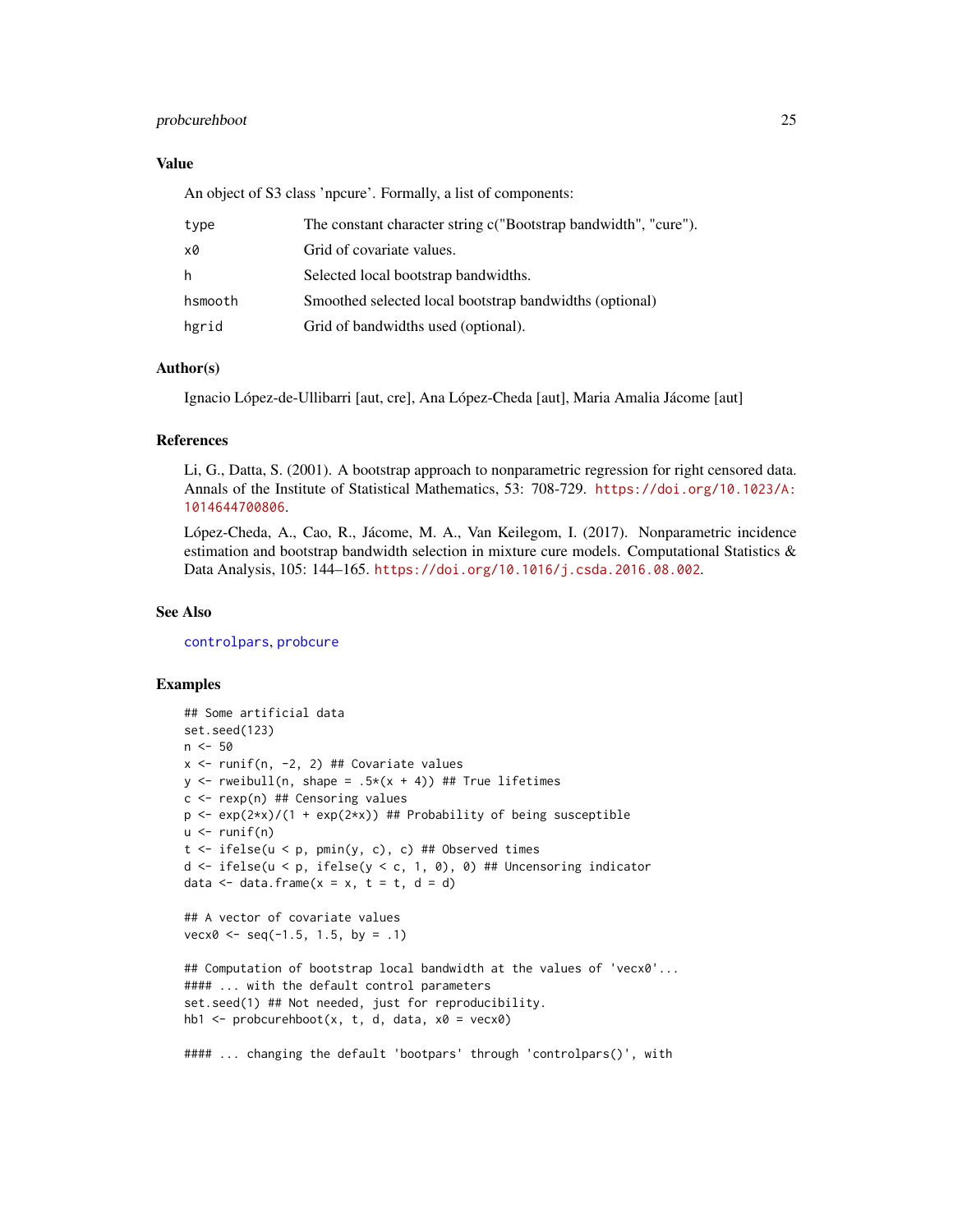```
#### arguments:
#### (a) 'B = 1999' (1999 bootstrap resamples are generated),
#### (b) 'hbound = c(.2, 4)' and 'hl = 50' (a grid of 50 bandwidths
#### between 0.2 and 4 times the standardized interquartilic range of
#### the covariate values is built),
#### (c) 'hsave = TRUE' (the grid bandwidths are saved), and
#### (d) 'hsmooth = 7' (the bootstrap bandwidths are smoothed by a
#### moving average of 7-th order)
set.seed(1) ## Not needed, just for reproducibility.
hb2 <- probcurehboot(x, t, d, data, x0 = \text{vec}x0, bootpars =
controlpars(B = 1999, hbound = c(.2, 4), hl = 50, hsave = TRUE, hsmooth
= 7))
## Estimates of the conditional probability of cure at the covariate
## values of 'vecx0' with the selected bootstrap bandwidths
q1 \leq - probcure(x, t, d, data, x0 = vecx0, h = hb1$h)
q2 \leq probcure(x, t, d, data, x0 = vecx0, h = hb2$h)
q2sm \leftarrow probcure(x, t, d, data, x0 = vecx0, h = hb2$hsmooth)
## A plot comparing the estimates obtained with the bootstrap bandwidths
plot(q1$x0, q1$q, type = "l", xlab = "Covariate", ylab =
"Cure probability", ylim = c(0,1))
lines(q2$x0, q2$q, type = "l", lty = 2)
lines(q2sm$x0, q2sm$q, type = "l", lty = 3)lines(q1$x0, 1 - exp(2*q1$x0)/(1 + exp(2*q1$x0)), col = 2)
legend("topright", c("Estimate with 'hb1'", "Estimate with 'hb2'",
"Estimate with 'hb2' smoothed", "True"), lty = c(1, 2, 3, 1), col = c(1,
1, 1, 2))
## Example with the dataset 'bmt' of the 'KMsurv' package
## to study the probability of cure as a function of the age (z1).
data("bmt", package = "KMsurv")
x0 \leq - seq(quantile(bmt$z1, .05), quantile(bmt$z1, .95), length.out =
100)
## This might take a while
hb \leq probcurehboot(z1, t2, d3, bmt, x0 = x0, bootpars =
controlpars(B = 1999, hbound = c(.2, 2), hl = 50, hsave = TRUE, hsmooth
= 10))
q.age \leq probcure(z1, t2, d3, bmt, x0 = x0, h = hb$h)
q.age.smooth \leq probcure(z1, t2, d3, bmt, x0 = x0, h = hb$hsmooth)
## Plot of estimated cure probability
plot(q.age$x0, q.age$q, type = "l", ylim = c(0, 1), xlab =
"Patient age (years)", ylab = "Cure probability")
lines(q.age.smooth$x0, q.age.smooth$q, col = 2)
legend("topright", c("Estimate with h bootstrap",
"Estimate with smoothed h bootstrap"), lty = 1, col = 1:2)
```
<span id="page-25-1"></span>summary.npcure *Summary Method for Objects of Class 'npcure'*

<span id="page-25-0"></span>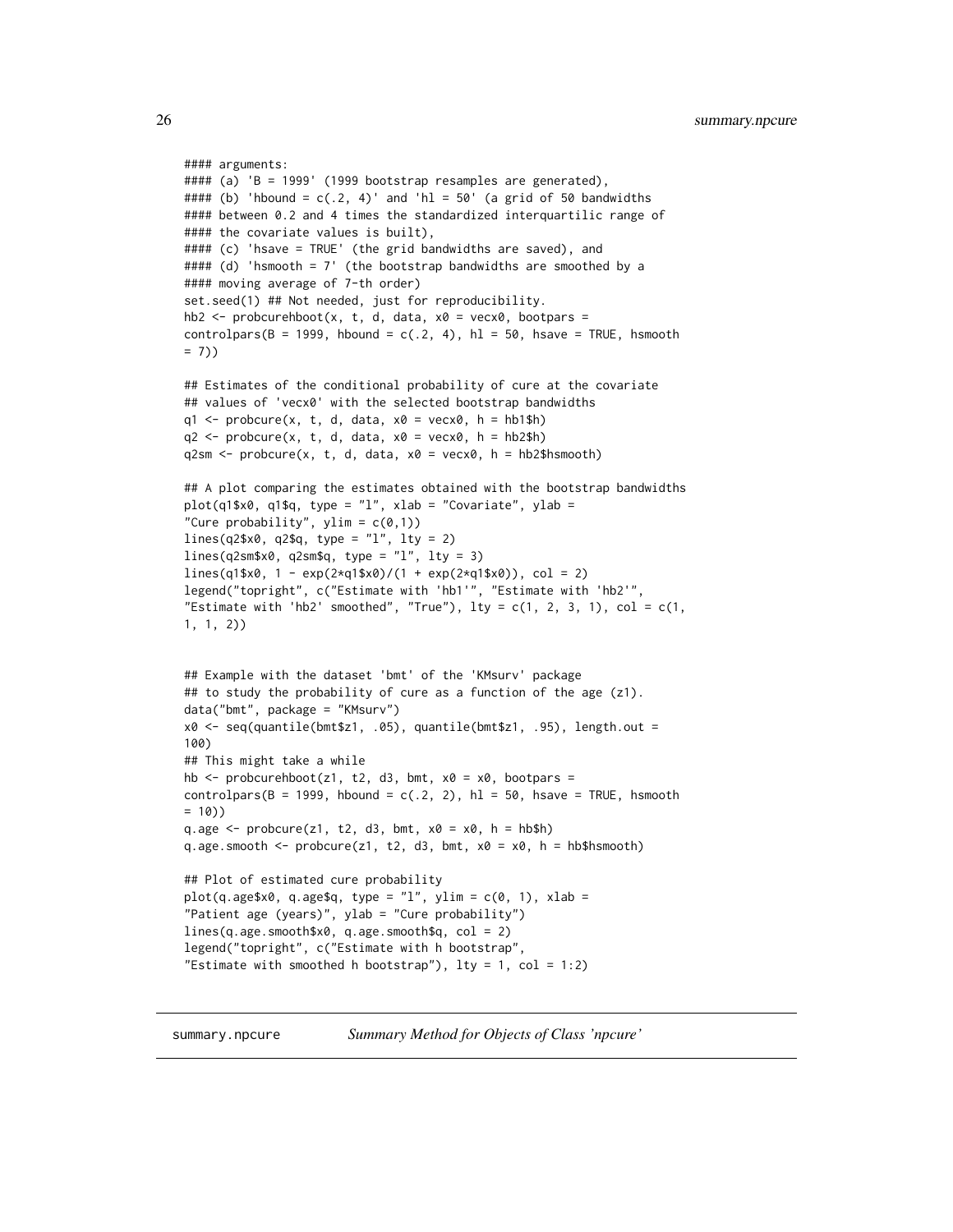# <span id="page-26-0"></span>summary.npcure 27

#### Description

This function prints a summary of a 'npcure' object.

#### Usage

```
## S3 method for class 'npcure'
summary(object, ...)
```
#### Arguments

| object                  | An object of class 'npcure'.                                                  |
|-------------------------|-------------------------------------------------------------------------------|
| $\cdot$ $\cdot$ $\cdot$ | Further optional arguments for the default method (i.e., summary, default) of |
|                         | the summary generic function.                                                 |

# Value

A compact summary showing the components of the object.

#### Author(s)

Ignacio López-de-Ullibarri [aut, cre], Ana López-Cheda [aut], Maria Amalia Jácome [aut]

#### See Also

[print.npcure](#page-18-1)

```
## Some artificial data
set.seed(123)
n <- 50
x \le - runif(n, -2, 2) ## Covariate values
y \le - rweibull(n, shape = .5*(x + 4)) ## True lifetimes
c \leq -\text{resp}(n) ## Censoring values
p \leq -\exp(2*x)/(1 + \exp(2*x)) ## Probability of being susceptible
u \leftarrow runif(n)t \le ifelse(u \le p, pmin(y, c), c) ## Observed times
d <- ifelse(u < p, ifelse(y < c, 1, 0), 0) ## Uncensoring indicator
data \leq data.frame(x = x, t = t, d = d)
## Calling 'summary()' with an object of class 'npcure' created by
## 'latency()'
S1 <- latency(x, t, d, data, x0 = c(0, .5), h = c(1, 1.5))
summary(S1)
## If needed, the number of significant digits of the output can be set
summary(S1, digits = 5)
## Calling 'summary()' with an object created by 'probcure()'
q1 \leq - probcure(x, t, d, data, x0 = c(0, .5), h = c(.5, 1, 1.5), local =
FALSE, conflevel = .95)
```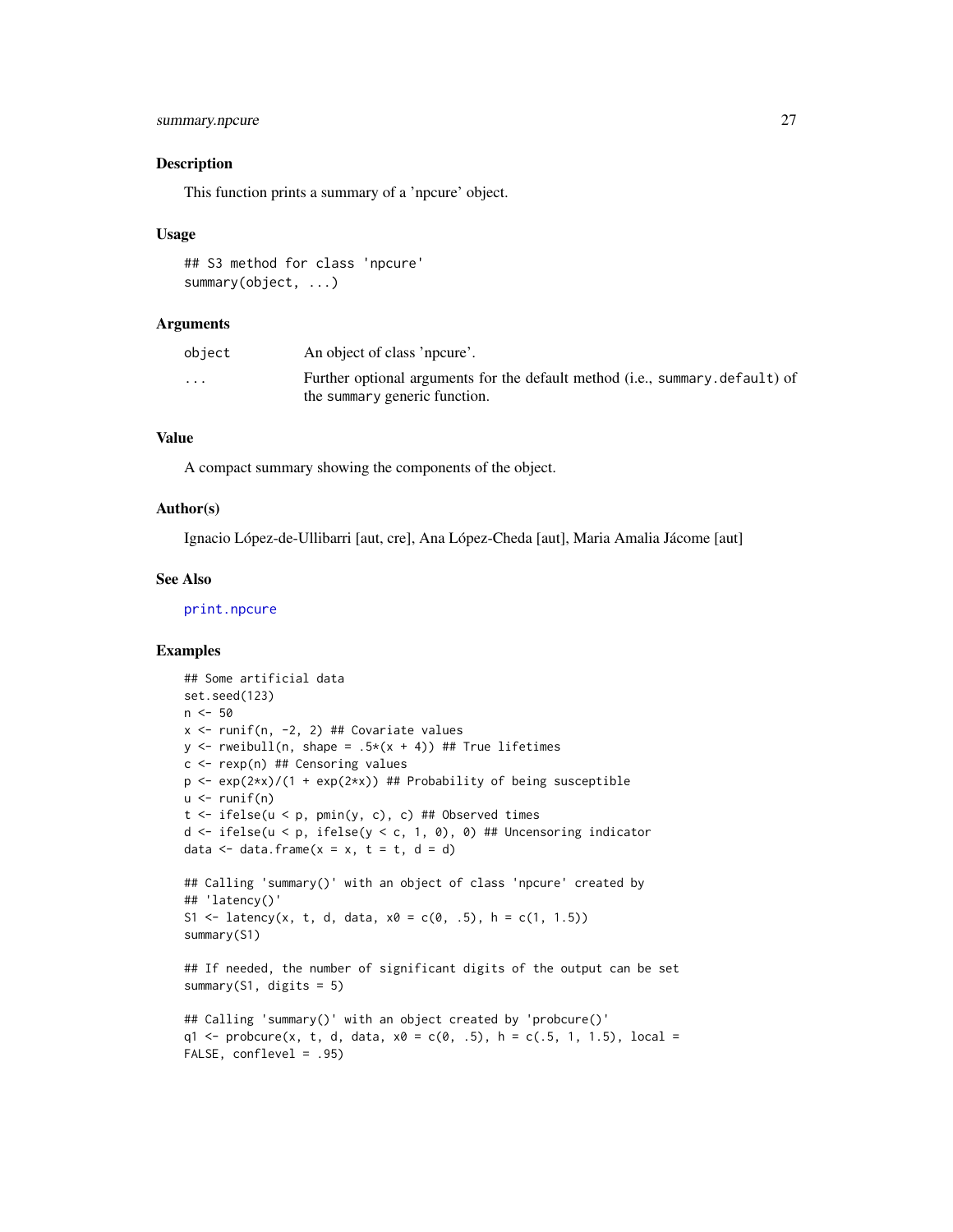<span id="page-27-0"></span>summary(q1)

<span id="page-27-1"></span>

#### Description

This function carries out a significance test of covariate effect on the probability of cure.

#### Usage

 $testcov(x, t, d, dataset, bootpars = controlpars())$ 

### Arguments

| X        | If dataset is missing, an object giving the covariate values, whose type can be<br>numeric, integer, factor or character. If dataset is a data frame, it is interpreted<br>as the name of the variable corresponding to the covariate in the data frame.                                  |
|----------|-------------------------------------------------------------------------------------------------------------------------------------------------------------------------------------------------------------------------------------------------------------------------------------------|
| t.       | If dataset is missing, a numeric object giving the observed times. If dataset<br>is a data frame, it is interpreted as the name of the variable corresponding to the<br>observed times in the data frame.                                                                                 |
| d        | If dataset is missing, an integer object giving the values of the uncensoring<br>indicator. Censored observations must be coded as 0, uncensored ones as 1. If<br>dataset is a data frame, it is interpreted as the name of the variable correspond-<br>ing to the uncensoring indicator. |
| dataset  | An optional data frame in which the variables named in x, t and d are inter-<br>preted. If it is missing, x, t and d must be objects of the workspace.                                                                                                                                    |
| bootpars | A list of parameters controlling the test. Currently, the only accepted component<br>is B, the number of bootstrap resamples. The default is the value returned by the<br>controlpars function called without arguments.                                                                  |

#### Details

The function computes a statistic, based on the method by Delgado and González-Manteiga (2004), to test whether a covariate X has an effect on the cure probability ( $H_1$ : cure probability =  $q(x)$ ) or not  $(H_0:$  cure probability = q). Since the cure rate can be written as the regression function  $E(\nu|X = x) = q(x)$ , where  $\nu$  is the cure indicator, the procedure is carried out as a significance test in nonparametric regression. The challenge of the test is that the cure indicator  $\nu$  is only partially observed due to censoring: for the uncensored observations  $\nu = 0$ , but it is unknown if a censored individual will be eventually cured or not  $(\nu$  unknown). The approach consists in expressing the cure rate as a regression function with another response, not observable but estimable, say  $\eta$ . The estimated values of  $\eta$  depend on suitable estimates of the conditional distribution of the censoring variable and  $\tau(x)$ , an unknown time beyond which a subject could be considered as cured; see López-Cheda (2018). For the computation of the values of  $\eta$ , the censoring distribution is estimated unconditionally using the Kaplan-Meier product-limit estimator. The time  $\tau$  is estimated by the largest uncensored time.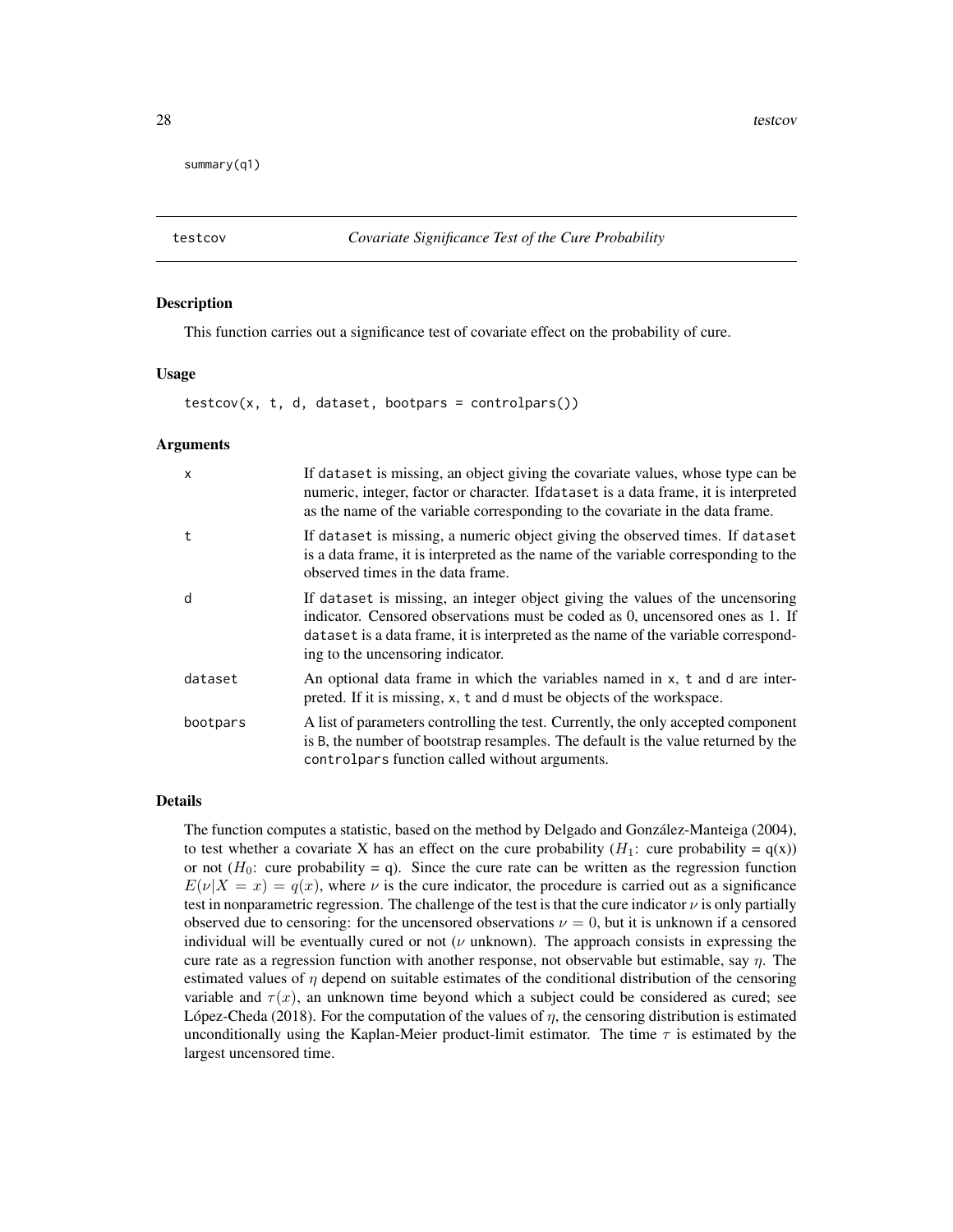#### <span id="page-28-0"></span>testcov 29

.

The test statistic is a weighted mean of the difference between the observations of  $\eta_i$  and the values of the conditional mean of  $\eta$  under the null hypothesis:

$$
T_{n(x)} = 1/n \sum_{i} (\eta_i - \bar{\eta}) I(x_i \le x)
$$

For a qualitative covariate there is no natural way to order the values  $x_i$ . In principle, this makes impossible to compute the indicator function in the test statistic. The problem is solved by considering all the possible combinations of the covariate values, and by computing the test statistic for each 'ordered' combination.  $T_{n(x)}$  is taken as the largest value of these test statistics.

The distribution of the test statistic under the null hypothesis is approximated by bootstrap, using independent naive resampling.

#### Value

An object of S3 class 'npcure'. Formally, a list of components:

| type      | The constant character string c("test", "Covariate").                                                                        |
|-----------|------------------------------------------------------------------------------------------------------------------------------|
| x         | The name of the covariate.                                                                                                   |
| <b>CM</b> | The result of the Cramer-von Mises test: a list with components statistic, the<br>test statistic, and pvalue, the p-value.   |
| KS        | The result of the Kolmogorov-Smirnov test: a list with components statistic,<br>the test statistic, and pvalue, the p-value. |

# Author(s)

Ignacio López-de-Ullibarri [aut, cre], Ana López-Cheda [aut], Maria Amalia Jácome [aut]

# References

Delgado M. A., González-Manteiga W. (2001). Significance testing in nonparametric regression based on the bootstrap. Annals of Statistics, 29: 1469-1507.

López-Cheda A. (2018). *Nonparametric Inference in Mixture Cure Models*. PhD dissertation, Universidade da Coruña. Spain.

#### See Also

[controlpars](#page-8-1)

```
## Some artificial data
set.seed(123)
n <- 50
x \leftarrow runif(n, -2, 2) ## Covariate values
y \le - rweibull(n, shape = .5*(x + 4)) ## True lifetimes
c <- rexp(n) ## Censoring values
p \leq -\exp(2*x)/(1 + \exp(2*x)) ## Probability of being susceptible
u \leftarrow runif(n)
```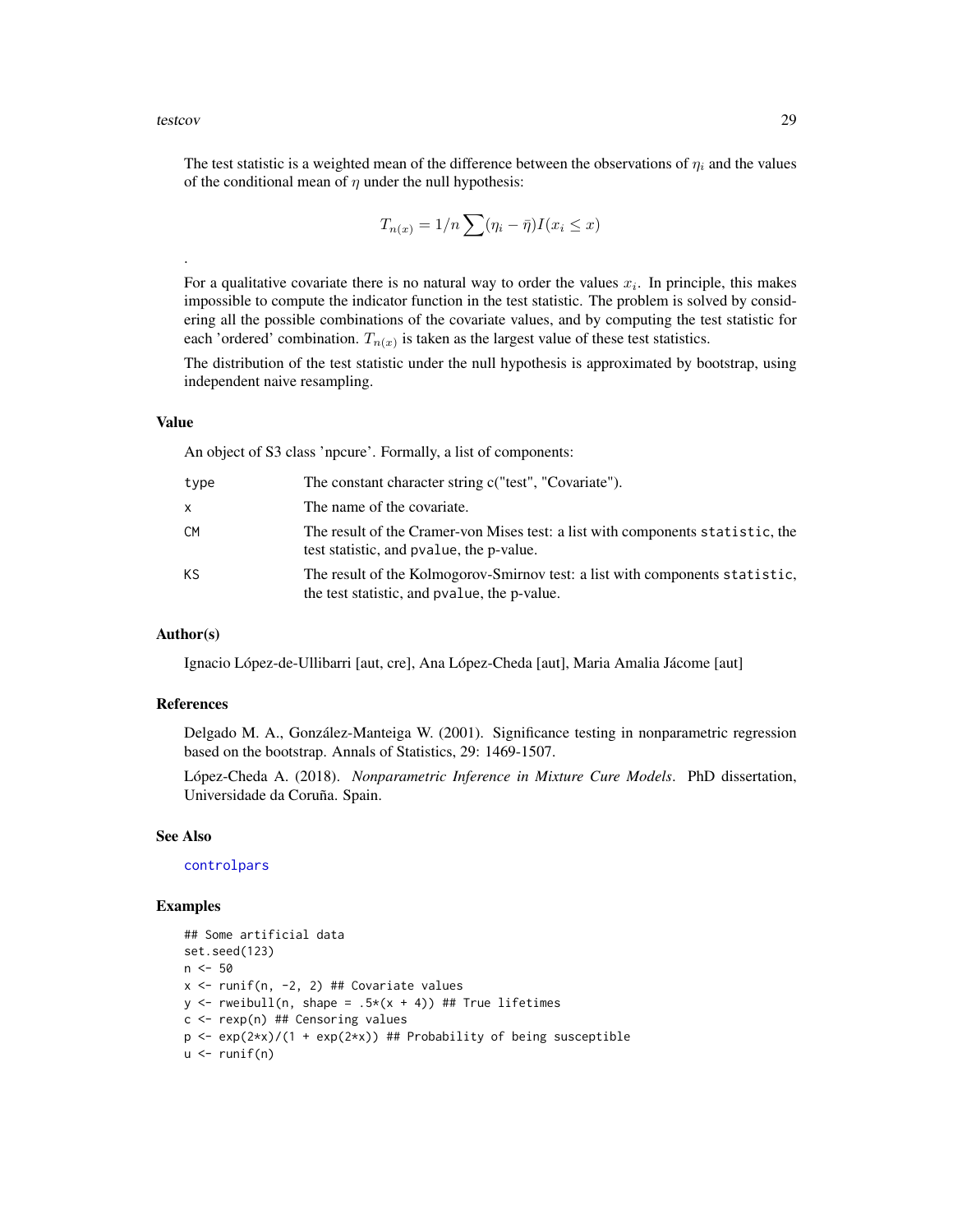```
t \le ifelse(u \le p, pmin(y, c), c) ## Observed times
d <- ifelse(u < p, ifelse(y < c, 1, 0), 0) ## Uncensoring indicator
data \leq data.frame(x = x, t = t, d = d)
## Test of the significance of the covariate 'x'
testcov(x, t, d, data)
## Test carried out with 1999 bootstrap resamples (the default is 999)
testcov(x, t, d, data, bootpars = controlpars(B = 1999))## How to apply the test repeatedly when there is more than one
## covariate...
## ... 'y' is another continuous covariate of the data frame 'data'
data$y <- runif(n, -1, 1)
namecovar <- c("x", "y")
## ... testcov is called from a 'for' loop
for (i in 1:length(namecovar)) {
   result <- testcov(data[, namecovar[i]], data$t, data$d)
   print(result)
}
## In the previous example, testcov() was called without using the
## argument 'dataset'. To use it, the 'for' must be avoided
testcov(x, t, d, data)
testcov(y, t, d, data)
## Non-numeric covariates can also be tested...
## ... 'z' is a nominal covariate of the data frame 'data'
data$z <- rep(factor(letters[1:5]), each = n/5)
testcov(z, t, d, data)
## Example with the dataset 'bmt' in the 'KMsurv' package
## to study the effect on the probability of cure of...
## ... (a) a continuous covariate (z1 = age of the patient)
data("bmt", package = "KMsurv")
set.seed(1) ## Not needed, just for reproducibility.
testcov(z1, t2, d3, bmt, bootpars = controlpars(B = 4999))## ... (b) a qualitative covariate (z3 = patient gender)
set.seed(1) ## Not needed, just for reproducibility.
testcov(z3, t2, d3, bmt, bootpars = controlpars(B = 4999))
```
testmz *Test of Maller-Zhou*

#### **Description**

This function carries out the nonparametric test of Maller and Zhou (1992).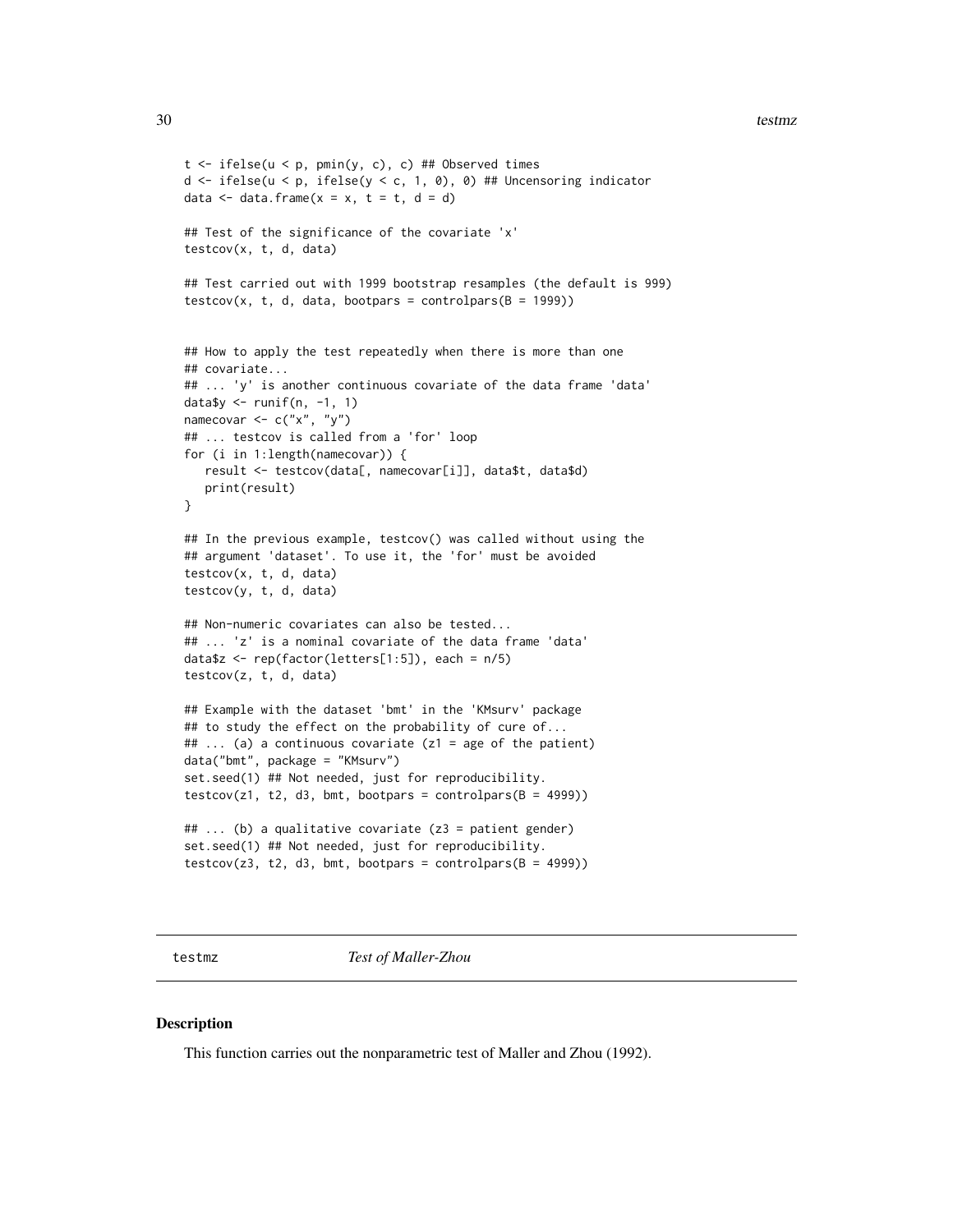#### <span id="page-30-0"></span>testmz 31

#### Usage

testmz(t, d, dataset)

#### Arguments

|         | If dataset is missing, a numeric object giving the the observed times. If dataset<br>is a data frame, it is interpreted as the name of the variable corresponding to the<br>observed times in the data frame.                                                                             |
|---------|-------------------------------------------------------------------------------------------------------------------------------------------------------------------------------------------------------------------------------------------------------------------------------------------|
| d       | If dataset is missing, an integer object giving the values of the uncensoring<br>indicator. Censored observations must be coded as 0, uncensored ones as 1. If<br>dataset is a data frame, it is interpreted as the name of the variable correspond-<br>ing to the uncensoring indicator. |
| dataset | An optional data frame in which the variables named in x, t and d are inter-<br>preted. If it is missing, x, t and d must be objects of the workspace.                                                                                                                                    |

## Details

The function implements Maller and Zhou's (1992) method to test the null hypothesis  $H_0$ :  $\tau_{F_0}$  >  $\tau_G$  vs.  $H_1: \tau_{F_0} \leq \tau_G$ , where  $\tau_{F_0}$  and  $\tau_G$  are the supports of, respectively, the distribution function of the survival time of the uncured and the distribution function of the censoring time.

#### Value

An object of S3 class 'npcure'. Formally, a list of components:

| type   | The constant character string c("test", "Maller-Zhou").                                                                                                                                                                                                                                |
|--------|----------------------------------------------------------------------------------------------------------------------------------------------------------------------------------------------------------------------------------------------------------------------------------------|
| pvalue | The p-value of the test.                                                                                                                                                                                                                                                               |
| aux    | A list of components: statistic, the test statistic, n the sample size, delta,<br>the difference between the largest observed time $t_n$ and the largest uncensored<br>time $t_n^*$ , and interval, a vector giving the range between $\max(0, t_n^* - \text{delta})$<br>and $t_n^*$ . |

#### Author(s)

Ignacio López-de-Ullibarri [aut, cre], Ana López-Cheda [aut], Maria Amalia Jácome [aut]

# References

Maller R. A., Zhou S. (1992). Estimating the proportion of immunes in a censored sample. Biometrika, 79: 731-739. <https://doi.org/10.1093/biomet/79.4.731>.

# See Also

[latency](#page-11-1), [probcure](#page-19-1)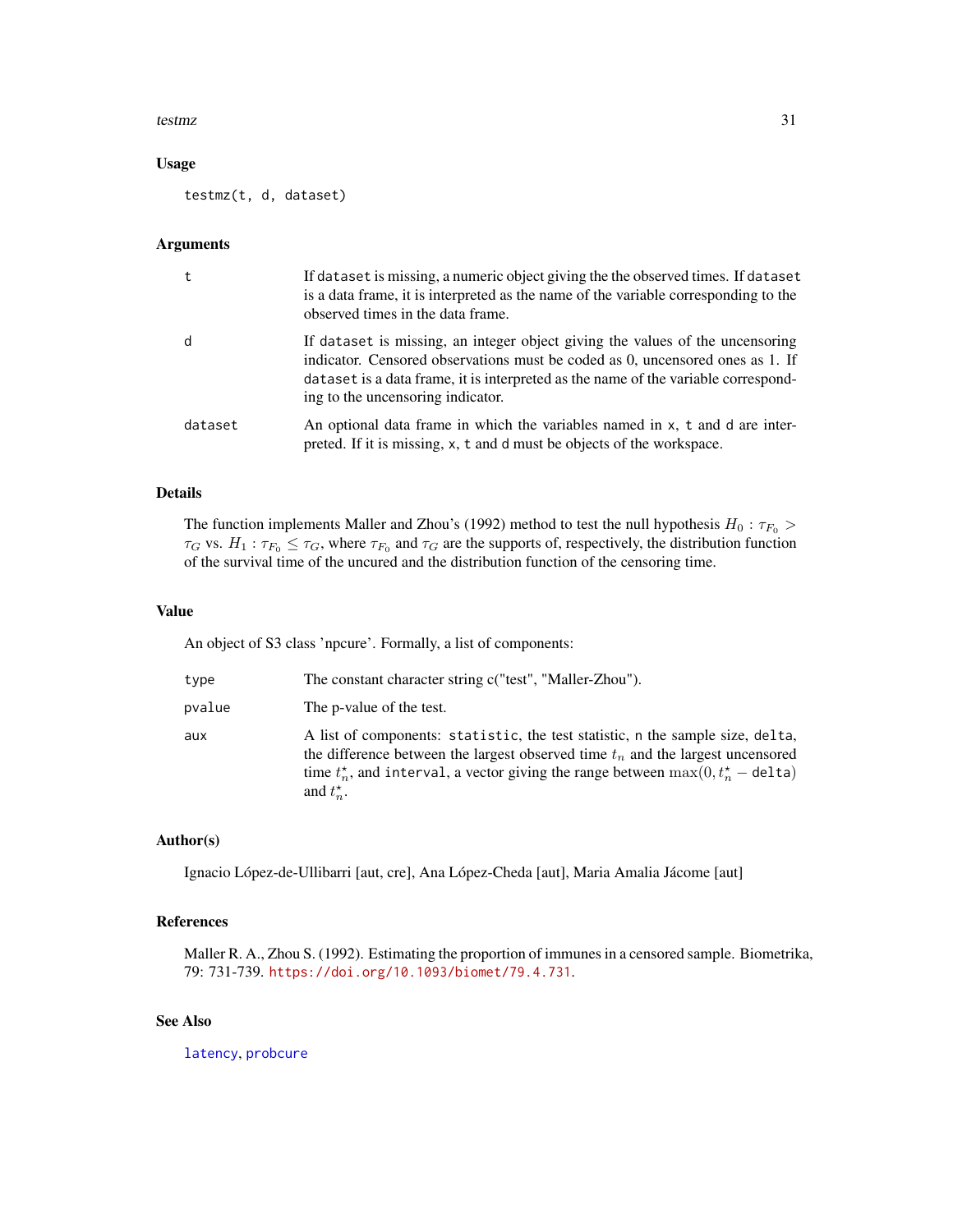# Examples

testmz(t, d, data)

```
## Some artificial data
set.seed(123)
n <- 50
y <- qweibull(runif(n)*pweibull(2, shape = 2), shape = 2) ## True lifetimes
c \leq -qexp(runif(n)*pexp(2.5)) ## Censoring values
u \leftarrow runif(n)## Probability of being susceptible is constantly equal to .5
t \le ifelse(u \le .5, pmin(y, c), c) ## Observed times
d <- ifelse(u < .5, ifelse(y < c, 1, 0), 0) ## Uncensoring indicator
data \leq data.frame(t = t, d = d)
## Maller-Zhou test
```